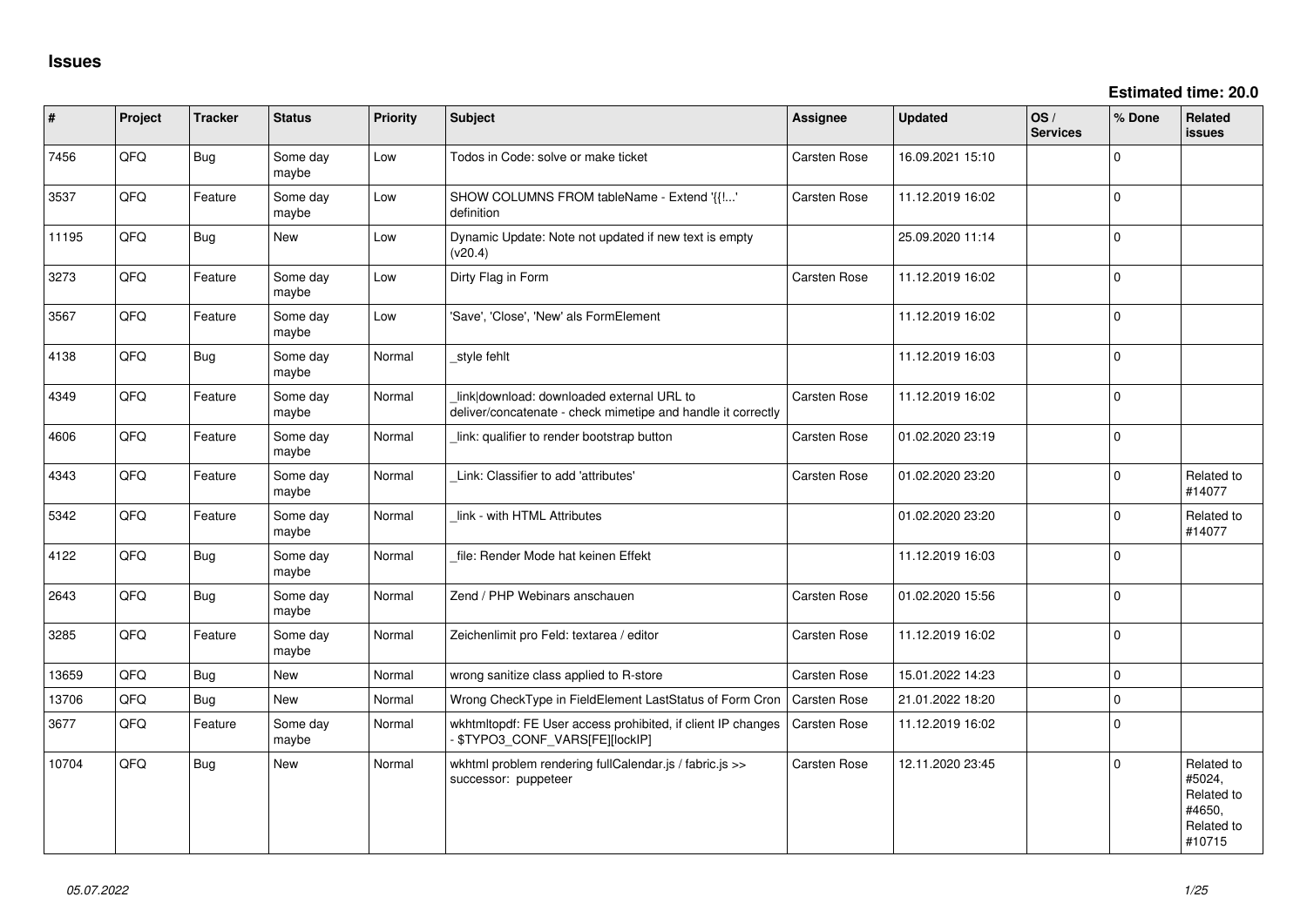| #     | Project | <b>Tracker</b> | <b>Status</b>     | <b>Priority</b> | <b>Subject</b>                                                                                                             | <b>Assignee</b>     | <b>Updated</b>   | OS/<br><b>Services</b> | % Done      | Related<br><b>issues</b>                    |
|-------|---------|----------------|-------------------|-----------------|----------------------------------------------------------------------------------------------------------------------------|---------------------|------------------|------------------------|-------------|---------------------------------------------|
| 6855  | QFQ     | Feature        | <b>New</b>        | Normal          | With {{feUser:U}}!={{feUser:T}}: Save / Delete: only possible<br>with {{feUserSave:U}}='yes' and '{{feUserDelete:U}}='yes' | <b>Carsten Rose</b> | 01.02.2020 23:21 |                        | $\Omega$    |                                             |
| 5665  | QFQ     | Feature        | Some day<br>maybe | Normal          | Versuch das '{{!' nicht mehr noetig ist.                                                                                   | Carsten Rose        | 01.02.2020 23:20 |                        | $\Omega$    | Related to<br>#7432,<br>Related to<br>#7434 |
| 4652  | QFQ     | Feature        | Some day<br>maybe | Normal          | UZH CD: Weiterleitung auf benutzerdefinierte 403/404 Seite                                                                 | Carsten Rose        | 01.02.2020 23:20 |                        | $\Omega$    |                                             |
| 13354 | QFQ     | Feature        | <b>New</b>        | Normal          | Using Websocket in QFQ                                                                                                     | <b>Carsten Rose</b> | 10.11.2021 15:47 |                        | $\Omega$    |                                             |
| 5991  | QFG     | Bug            | Some day<br>maybe | Normal          | URLs with ' ' or long parameter are problematic                                                                            | Carsten Rose        | 01.02.2020 23:19 |                        | $\Omega$    |                                             |
| 3332  | QFQ     | Feature        | Some day<br>maybe | Normal          | Uploads: Thumbnails, Details zum hochgeladenen File                                                                        | Carsten Rose        | 11.12.2019 16:02 |                        | $\Omega$    | Related to<br>#3264,<br>Related to<br>#5333 |
| 7119  | QFQ     | Feature        | <b>New</b>        | Normal          | Upload: scaleDownWidth, scaleDownHeight                                                                                    | Carsten Rose        | 01.02.2020 23:21 |                        | $\Omega$    |                                             |
| 7175  | QFQ     | Feature        | <b>New</b>        | Normal          | Upload: md5 hash as filename                                                                                               | Carsten Rose        | 01.02.2020 23:21 |                        | $\Omega$    |                                             |
| 5706  | QFQ     | <b>Bug</b>     | Some day<br>maybe | Normal          | upload: fileDestination needs to be sanatized                                                                              | Carsten Rose        | 01.02.2020 23:19 |                        | $\Omega$    |                                             |
| 6704  | QFQ     | Feature        | Some day<br>maybe | Normal          | Upload Mode: Bilder in Notizen rechts sollen aktuellen<br>Upload repräsentieren.                                           |                     | 01.02.2020 23:19 |                        | $\Omega$    | Related to<br>#3264                         |
| 5305  | QFQ     | Bug            | <b>New</b>        | Normal          | Upload FormElement: nicht disabled by readonly Form                                                                        | Carsten Rose        | 16.06.2021 13:43 |                        | $\Omega$    | Related to<br>#9347,<br>Related to<br>#9834 |
| 9947  | QFQ     | Bug            | Priorize          | Normal          | Unwanted error message if missing 'typeAheadSqlPrefetch'                                                                   | Carsten Rose        | 01.02.2020 10:13 |                        | $\mathbf 0$ |                                             |
| 4197  | QFQ     | Feature        | Some day<br>maybe | Normal          | Unit Test fuer JSON Stream von QuickFormQuery.php ><br>doForm()                                                            | Carsten Rose        | 11.12.2019 16:03 |                        | $\Omega$    |                                             |
| 13943 | QFQ     | Bug            | Priorize          | Normal          | unable to find formgroup                                                                                                   | Enis Nuredini       | 28.05.2022 11:03 |                        | $\mathbf 0$ |                                             |
| 10661 | QFQ     | Bug            | In Progress       | Normal          | Typo3 Warnungen                                                                                                            | Carsten Rose        | 07.09.2021 13:23 |                        | $\Omega$    | Related to<br>#12440                        |
| 11320 | QFQ     | Feature        | Priorize          | Normal          | Typo3 Version 10 support                                                                                                   | Carsten Rose        | 05.05.2021 22:09 |                        | $\pmb{0}$   |                                             |
| 7219  | QFQ     | <b>Bug</b>     | <b>New</b>        | Normal          | typeSheadSql / typeAheadSqlPrefetch: change to curly<br>braces                                                             | Carsten Rose        | 01.02.2020 23:21 |                        | $\Omega$    |                                             |
| 10588 | QFQ     | Bug            | <b>New</b>        | Normal          | typeahed Tag: Doku anpassen                                                                                                | Carsten Rose        | 12.11.2020 23:45 |                        | $\mathbf 0$ |                                             |
| 9077  | QFQ     | Bug            | <b>New</b>        | Normal          | typeAheadSql: report broken SQL                                                                                            | Carsten Rose        | 29.06.2022 22:35 |                        | $\Omega$    | Related to<br>#4018                         |
| 9221  | QFQ     | Feature        | New               | Normal          | typeAhead: Zeichenlimite ausschalten                                                                                       | <b>Carsten Rose</b> | 29.06.2022 22:36 |                        | $\mathbf 0$ |                                             |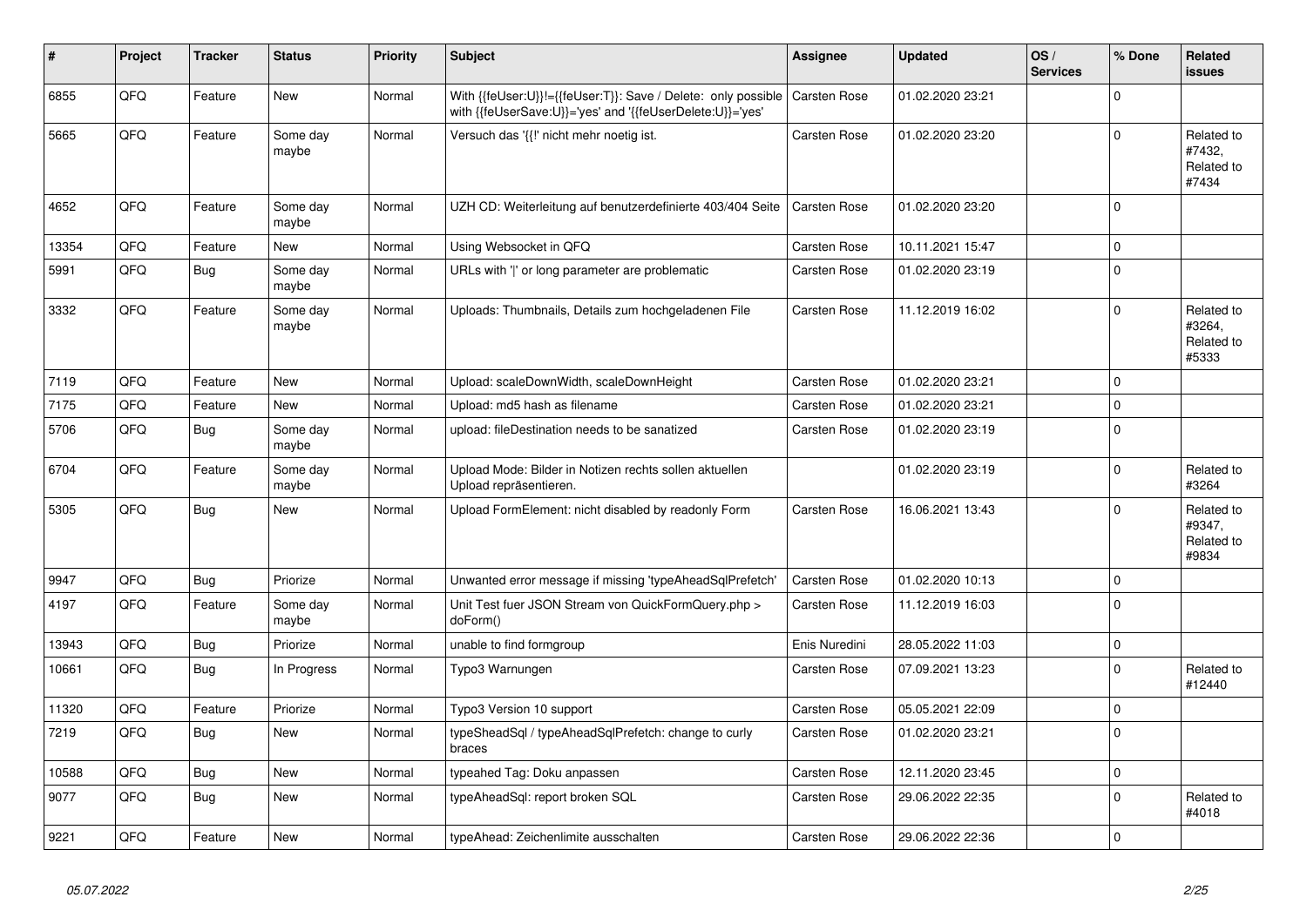| ∦     | <b>Project</b> | <b>Tracker</b> | <b>Status</b>     | <b>Priority</b> | <b>Subject</b>                                                                                                                                           | Assignee            | <b>Updated</b>   | OS/<br><b>Services</b> | % Done      | Related<br><b>issues</b>                    |
|-------|----------------|----------------|-------------------|-----------------|----------------------------------------------------------------------------------------------------------------------------------------------------------|---------------------|------------------|------------------------|-------------|---------------------------------------------|
| 10116 | QFQ            | Feature        | Some day<br>maybe | Normal          | TypeAhead: Tag - show inside 'input' element                                                                                                             | Carsten Rose        | 16.09.2021 15:09 |                        | $\Omega$    |                                             |
| 4457  | QFQ            | <b>Bug</b>     | Priorize          | Normal          | typeahead: pressing return to select an item, saves the form<br>and closes the form.                                                                     | Benjamin Baer       | 03.01.2022 08:01 |                        | $\mathbf 0$ | Related to<br>#4398                         |
| 4398  | QFQ            | Bug            | Some day<br>maybe | Normal          | Typeahead: mouse click in a prefilled input opens a single<br>item dropdown with the current value - click on it seems to<br>set the value, not the key. | Benjamin Baer       | 01.02.2020 23:20 |                        | $\Omega$    | Related to<br>#4457                         |
| 4018  | QFQ            | Feature        | <b>New</b>        | Normal          | typeahead: long query parameter / answer triggers 'Attack<br>detected' and purges current SIP storage.                                                   | Carsten Rose        | 29.06.2022 22:46 |                        | $\Omega$    | Related to<br>#9077                         |
| 5805  | QFQ            | Feature        | Some day<br>maybe | Normal          | TypeAHead SQL value instead of key stored                                                                                                                |                     | 01.02.2020 23:19 |                        | $\mathbf 0$ | Related to<br>#5444                         |
| 3895  | QFQ            | <b>Bug</b>     | Some day<br>maybe | Normal          | typeahead pedantic: on lehrkredit Idap webpass - if only one<br>person is in dropdown, such person can't be selected                                     | <b>Carsten Rose</b> | 11.12.2019 16:03 |                        | $\mathbf 0$ |                                             |
| 5894  | QFQ            | Feature        | Feedback          | Normal          | Typeahead in Report: show/hide rows dynamically                                                                                                          | Carsten Rose        | 18.02.2022 08:50 |                        | $\mathbf 0$ | Related to<br>#5893.<br>Related to<br>#5885 |
| 5895  | QFQ            | Feature        | Some day<br>maybe | Normal          | Tutorial: List of all QFQ Features                                                                                                                       |                     | 01.02.2020 23:19 |                        | $\Omega$    |                                             |
| 12400 | QFQ            | Feature        | <b>New</b>        | Normal          | Tutorial ist in QFQ Doku, Wird in der Suche gefunden, es<br>gibt aber kein Menupunkt - Inhalt ueberpruefen                                               | Carsten Rose        | 03.05.2021 20:45 |                        | $\mathbf 0$ |                                             |
| 12187 | QFQ            | Bug            | <b>New</b>        | Normal          | Trigger FormAsFile() via Report: probably problem with multi<br>DB setup                                                                                 | <b>Carsten Rose</b> | 20.03.2021 21:20 |                        | $\mathbf 0$ |                                             |
| 8044  | QFQ            | Feature        | Priorize          | Normal          | Transaction: a) Form, b) Report                                                                                                                          | Carsten Rose        | 05.05.2021 22:14 |                        | $\Omega$    | Related to<br>#8043                         |
| 9968  | QFQ            | Feature        | Priorize          | Normal          | Tooltip in Links for Developer                                                                                                                           | Carsten Rose        | 01.02.2020 23:17 |                        | $\mathbf 0$ |                                             |
| 12664 | QFQ            | Feature        | <b>New</b>        | Normal          | TinyMCE: report/remove malicous HTML/JS Code                                                                                                             | Carsten Rose        | 19.03.2022 17:47 |                        | $\Omega$    | Related to<br>#14320                        |
| 7239  | QFQ            | Feature        | <b>New</b>        | Normal          | TinyMCE: html tag whitelist                                                                                                                              | Carsten Rose        | 01.02.2020 23:21 |                        | $\mathbf 0$ | Related to<br>#14320                        |
| 14463 | QFQ            | Support        | <b>New</b>        | Normal          | TinyMCE: FormElement.size = <width>,<height></height></width>                                                                                            | Enis Nuredini       | 03.07.2022 17:52 |                        | $\Omega$    | Related to<br>#14455                        |
| 14455 | QFQ            | Support        | <b>New</b>        | Normal          | TinyMCE: Activate save button after upload picture over<br>drag&drop                                                                                     | Enis Nuredini       | 03.07.2022 17:53 |                        | $\mathbf 0$ | Related to<br>#14463                        |
| 12439 | QFQ            | Feature        | In Progress       | Normal          | TinyMCE Paste from Word & Character Count/Limit                                                                                                          | Carsten Rose        | 05.05.2021 22:15 |                        | $\mathbf 0$ |                                             |
| 10782 | QFQ            | Feature        | Feedback          | Normal          | Tiny MCE: Image Upload                                                                                                                                   | Enis Nuredini       | 16.05.2022 23:16 |                        | $\mathbf 0$ | Related to<br>#12452                        |
| 9704  | QFQ            | Feature        | Some day<br>maybe | Normal          | Thumbnails Generieren beim Splitten von PDF Files                                                                                                        | Carsten Rose        | 11.12.2019 16:01 |                        | $\mathbf 0$ |                                             |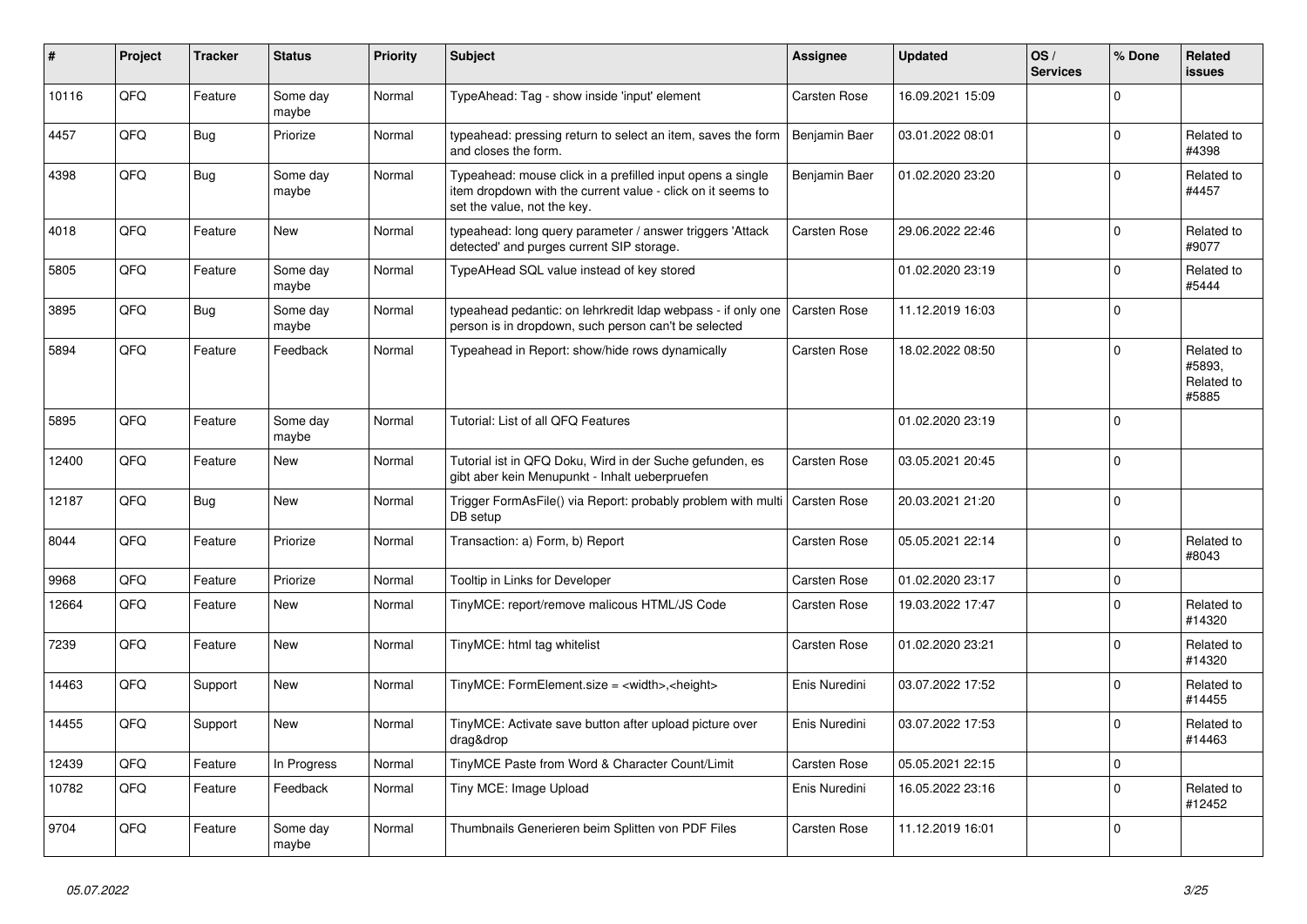| $\pmb{\#}$ | Project | <b>Tracker</b> | <b>Status</b>     | <b>Priority</b> | <b>Subject</b>                                                                                            | <b>Assignee</b> | <b>Updated</b>   | OS/<br><b>Services</b> | % Done      | Related<br><b>issues</b>                    |
|------------|---------|----------------|-------------------|-----------------|-----------------------------------------------------------------------------------------------------------|-----------------|------------------|------------------------|-------------|---------------------------------------------|
| 5452       | QFQ     | Feature        | Some day<br>maybe | Normal          | Thumbnails from PDF: bad quality                                                                          |                 | 01.02.2020 23:20 |                        | O           |                                             |
| 7402       | QFQ     | Bug            | Some day<br>maybe | Normal          | thumbnail cache: outdated picture when permission denied<br>and permission resolved.                      |                 | 01.02.2020 23:20 |                        | $\mathbf 0$ |                                             |
| 4757       | QFQ     | Feature        | Some day<br>maybe | Normal          | Test subrecord: download links ok? Links ok?                                                              | Carsten Rose    | 01.02.2020 23:20 |                        | $\Omega$    |                                             |
| 8056       | QFQ     | Feature        | Some day<br>maybe | Normal          | Termin Organisation (Reservation)                                                                         |                 | 01.02.2020 23:19 |                        | $\Omega$    | Related to<br>#8658                         |
| 4816       | QFQ     | Feature        | Some day<br>maybe | Normal          | Templates for QFQ Reports (Tables, Radios, )                                                              |                 | 01.02.2020 23:20 |                        | $\Omega$    |                                             |
| 10345      | QFQ     | Feature        | New               | Normal          | Templates - Patterns QFQ Style                                                                            |                 | 03.05.2021 21:01 |                        | $\Omega$    | Related to<br>#10713                        |
| 4549       | QFQ     | Bug            | Some day<br>maybe | Normal          | TemplateGroups: FE.type SELECT loose selected value<br>after save                                         | Carsten Rose    | 01.02.2020 23:20 |                        | $\Omega$    | Related to<br>#4548,<br>Related to<br>#4771 |
| 3588       | QFQ     | Bug            | Some day<br>maybe | Normal          | templateGroup: versteckte Elemente werden weiterhin<br>gespeichert.                                       | Carsten Rose    | 11.12.2019 16:02 |                        | $\Omega$    |                                             |
| 3385       | QFQ     | Feature        | Some day<br>maybe | Normal          | templateGroup: insert/update/delete non primary records                                                   | Carsten Rose    | 11.12.2019 16:02 |                        | $\Omega$    |                                             |
| 7521       | QFQ     | Feature        | New               | Normal          | TemplateGroup: fe.type=upload                                                                             | Carsten Rose    | 01.02.2020 23:21 |                        | $\Omega$    | Related to<br>#9706                         |
| 3882       | QFQ     | Bug            | Some day<br>maybe | Normal          | templateGroup: disable 'add' if limit is reached - funktioniert<br>nicht wenn bereits records existierten | Carsten Rose    | 11.12.2019 16:03 |                        | $\mathbf 0$ |                                             |
| 12045      | QFQ     | Bug            | <b>New</b>        | Normal          | templateGroup afterSave FE: Aufruf ohne<br>sglHonorFormElements funktioniert nicht                        | Carsten Rose    | 18.02.2021 16:33 |                        | $\Omega$    |                                             |
| 12716      | QFQ     | Bug            | <b>New</b>        | Normal          | template group: Pattern only applied to first instance                                                    | Carsten Rose    | 19.03.2022 17:47 |                        | $\mathbf 0$ |                                             |
| 4445       | QFQ     | Feature        | Some day<br>maybe | Normal          | template group: Option to simulate fieldset                                                               |                 | 28.06.2021 14:11 |                        | $\Omega$    |                                             |
| 6970       | QFQ     | Feature        | Some day<br>maybe | Normal          | tablesorter: default fuer 'sortReset' aendern von 'Ctrl' zu 'Alt'                                         | Benjamin Baer   | 01.02.2020 23:21 |                        | $\Omega$    |                                             |
| 12679      | QFQ     | Feature        | <b>New</b>        | Normal          | tablesorter: custom column width                                                                          | Carsten Rose    | 16.06.2021 11:10 |                        | $\mathbf 0$ |                                             |
| 11892      | QFQ     | Feature        | New               | Normal          | tablesorter: columns with links are hard to order - new<br>qualifier 'Y: <ord>'</ord>                     | Enis Nuredini   | 23.03.2022 09:22 |                        | $\Omega$    |                                             |
| 9130       | QFQ     | Feature        | Some day<br>maybe | Normal          | tablesorter: Automatic Row numbering / Zeilenummer                                                        | Benjamin Baer   | 01.02.2020 23:22 |                        | $\mathbf 0$ |                                             |
| 10745      | QFQ     | Feature        | Some day<br>maybe | Normal          | <b>Tablesorter Excel Export</b>                                                                           | Carsten Rose    | 16.09.2021 15:09 |                        | 0           |                                             |
| 14304      | QFQ     | Bug            | New               | Normal          | table sorter view safer does not work                                                                     | Carsten Rose    | 10.06.2022 11:49 |                        | 0           |                                             |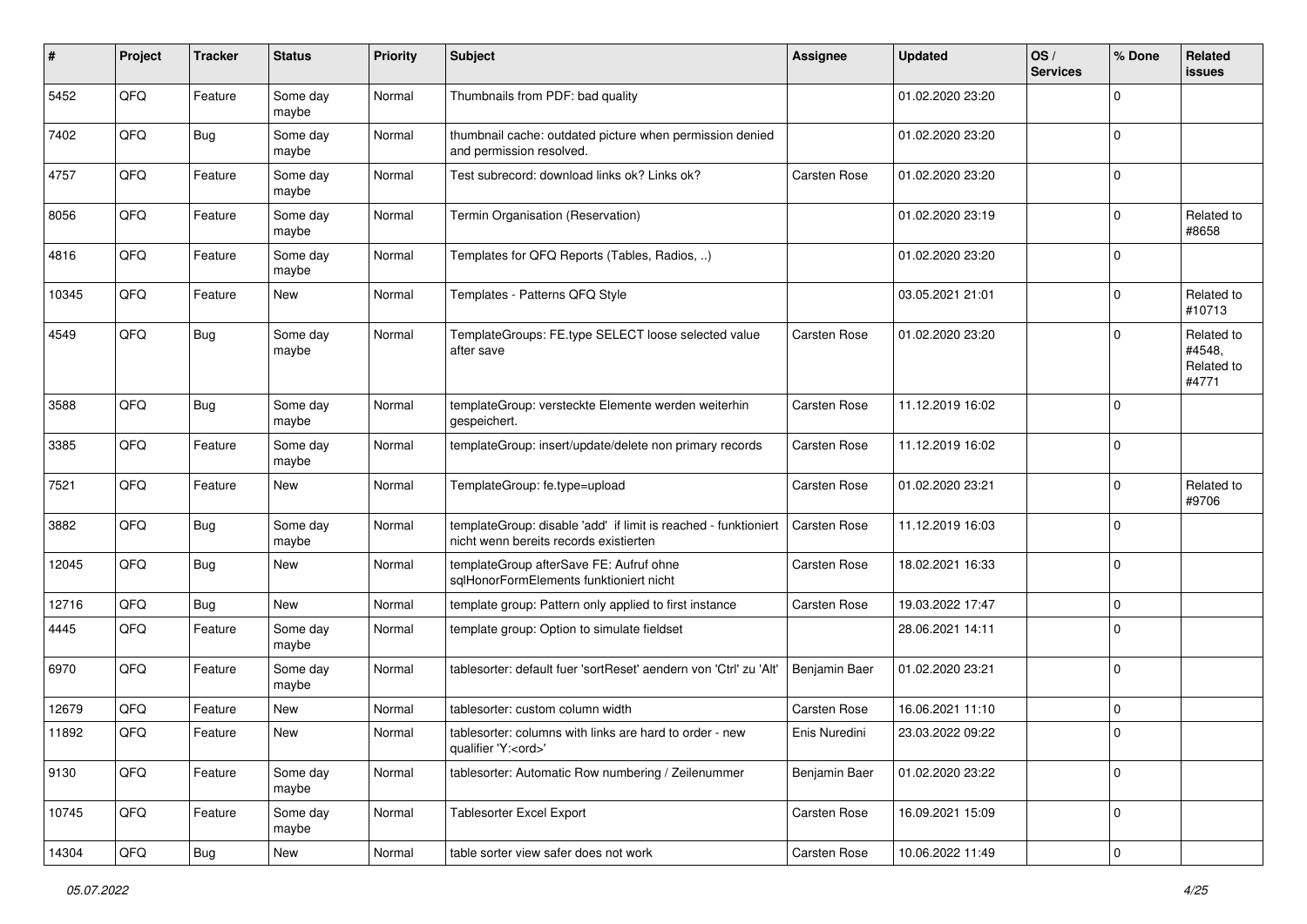| ∦     | Project | <b>Tracker</b> | <b>Status</b>     | <b>Priority</b> | Subject                                                                                              | <b>Assignee</b>                                        | <b>Updated</b>   | OS/<br><b>Services</b> | % Done      | Related<br><b>issues</b>                      |                      |
|-------|---------|----------------|-------------------|-----------------|------------------------------------------------------------------------------------------------------|--------------------------------------------------------|------------------|------------------------|-------------|-----------------------------------------------|----------------------|
| 12520 | QFQ     | Bug            | <b>New</b>        | Normal          | Switch FE User: still active even FE User session expired                                            | <b>Carsten Rose</b>                                    | 19.03.2022 17:48 |                        | $\Omega$    |                                               |                      |
| 12477 | QFQ     | Feature        | New               | Normal          | Support for refactoring: Form, FormElement, diverse<br>Tabellen/Spalten, tt-content Records          | Carsten Rose                                           | 03.05.2021 20:45 |                        | $\Omega$    |                                               |                      |
| 7574  | QFQ     | Bug            | New               | Normal          | Substitute error: form element not reported / dont parse<br>Form.note                                | Carsten Rose                                           | 01.02.2020 23:21 |                        | $\Omega$    |                                               |                      |
| 7281  | QFQ     | Bug            | Some day<br>maybe | Normal          | Subrecords: on large screen separator line too short                                                 |                                                        | 01.02.2020 23:19 |                        | $\Omega$    |                                               |                      |
| 12135 | QFQ     | Feature        | <b>New</b>        | Normal          | Subrecord: Notiz                                                                                     |                                                        | 24.04.2021 16:58 |                        | $\Omega$    |                                               |                      |
| 11955 | QFQ     | Feature        | <b>New</b>        | Normal          | subrecord: new title option to set <th> attributes - e.g. to<br/>customize tablesorter options.</th> | attributes - e.g. to<br>customize tablesorter options. | Carsten Rose     | 03.05.2021 20:47       |             | $\Omega$                                      | Related to<br>#11775 |
| 8187  | QFQ     | Feature        | <b>New</b>        | Normal          | Subrecord: enable/hide new button - make new/edit/delete<br>customizeable.                           | Carsten Rose                                           | 06.03.2021 18:44 |                        | $\Omega$    | Related to<br>#11326                          |                      |
| 3432  | QFQ     | Feature        | New               | Normal          | subrecord: dynamicUpdate                                                                             | Carsten Rose                                           | 11.06.2020 21:10 |                        | $\Omega$    | Related to<br>#5691                           |                      |
| 11775 | QFQ     | Feature        | <b>New</b>        | Normal          | Subrecord Tooltip pro Feld                                                                           | Carsten Rose                                           | 18.12.2020 15:22 |                        | $\Omega$    | Related to<br>#11955                          |                      |
| 12413 | QFQ     | Feature        | <b>New</b>        | Normal          | STORE_TYPO3: enhance for {{be_users.email:T}},<br>{{fe users.email:T}}                               | Carsten Rose                                           | 03.05.2021 20:45 |                        | $\Omega$    | Related to<br>#12412,<br>Related to<br>#10012 |                      |
| 9129  | QFQ     | Feature        | New               | Normal          | sqlValidate: Message as notification, not as error                                                   | Carsten Rose                                           | 01.02.2020 23:22 |                        | $\Omega$    | Related to<br>#9128                           |                      |
| 4026  | QFQ     | Feature        | Some day<br>maybe | Normal          | sqlLog.sql: log number of FE.id                                                                      | Carsten Rose                                           | 11.12.2019 16:03 |                        | $\Omega$    | Related to<br>#5458                           |                      |
| 3941  | QFQ     | Feature        | Some day<br>maybe | Normal          | sqlAfter: es sollten mehrere moeglich sein                                                           | Carsten Rose                                           | 11.12.2019 16:03 |                        | $\Omega$    | Related to<br>#3942                           |                      |
| 12504 | QFQ     | Feature        | Priorize          | Normal          | sql.log: report fe.id                                                                                | Carsten Rose                                           | 05.05.2021 22:09 |                        | $\mathbf 0$ |                                               |                      |
| 4050  | QFQ     | Feature        | New               | Normal          | sql.log: 1) FormElement ID which causes a specific action,<br>2) Result in the same row.             | Carsten Rose                                           | 15.04.2020 11:35 |                        | $\Omega$    | Related to<br>#5458                           |                      |
| 8806  | QFQ     | Feature        | New               | Normal          | SQL Function nl2br                                                                                   | Carsten Rose                                           | 01.02.2020 23:22 |                        | $\Omega$    |                                               |                      |
| 9928  | QFQ     | Feature        | Priorize          | Normal          | SpecialColumnName: a) Deprecated: ' AS "_+tag " ', b)<br>New: ' AS "_ <tag1><tag2>"</tag2></tag1>    | Carsten Rose                                           | 01.02.2020 23:17 |                        | $\Omega$    | Related to<br>#9929                           |                      |
| 7683  | QFG     | Feature        | New               | Normal          | Special column names in '{{ SELECT  AS _link }}' should   Carsten Rose<br>be detected                |                                                        | 01.02.2020 23:21 |                        | 0           |                                               |                      |
| 4442  | QFQ     | Feature        | Some day<br>maybe | Normal          | Special Column Name: _link - new symbol G (Glyph) to<br>choose any available symbol                  |                                                        | 11.12.2019 16:02 |                        | 0           |                                               |                      |
| 12512 | QFQ     | Bug            | New               | Normal          | Some MySQL Installation can't use 'stored procedures'                                                | Carsten Rose                                           | 19.03.2022 17:48 |                        | $\mathbf 0$ |                                               |                      |
| 9707  | QFQ     | Feature        | New               | Normal          | SIP security: encode pageld and check pageld on decode                                               | Carsten Rose                                           | 01.02.2020 23:22 |                        | 0           |                                               |                      |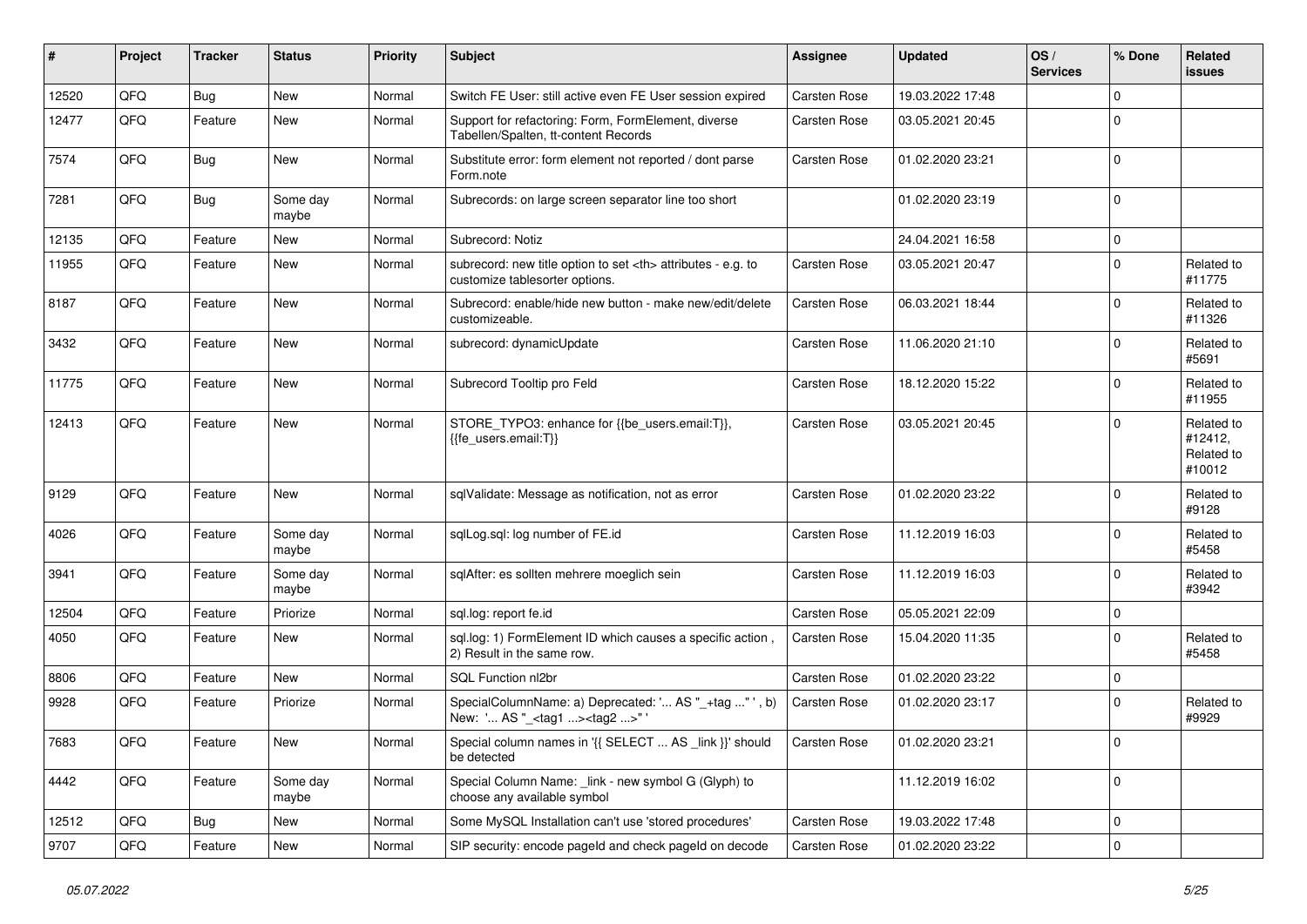| $\sharp$ | Project | <b>Tracker</b> | <b>Status</b>     | <b>Priority</b> | <b>Subject</b>                                                                                     | Assignee            | <b>Updated</b>   | OS/<br><b>Services</b> | % Done      | Related<br>issues   |
|----------|---------|----------------|-------------------|-----------------|----------------------------------------------------------------------------------------------------|---------------------|------------------|------------------------|-------------|---------------------|
| 7107     | QFQ     | Feature        | Some day<br>maybe | Normal          | Showcase Registration Tool: Anmeldung / Administration :<br>Liste Anmeldungen / Emaileinaldung     | Carsten Rose        | 11.12.2019 16:01 |                        | $\Omega$    |                     |
| 8963     | QFQ     | Feature        | Priorize          | Normal          | Setting values in a store: flexible way                                                            | Carsten Rose        | 05.05.2021 22:10 |                        | 0           | Related to<br>#8975 |
| 4551     | QFQ     | Feature        | Some day<br>maybe | Normal          | Set 'pills' via dynamicUpdate to show/hide/disabled                                                |                     | 01.02.2020 23:20 |                        | 0           | Related to<br>#3752 |
| 4956     | QFQ     | Feature        | Some day<br>maybe | Normal          | Sendmail: Benutzerdefinierte Headers                                                               | Carsten Rose        | 11.12.2019 16:02 |                        | 0           |                     |
| 7014     | QFQ     | Bug            | New               | Normal          | Sending invalid emails succeeds when<br>debug.redirectAllMailTo is set                             | Carsten Rose        | 01.02.2020 23:21 |                        | $\mathbf 0$ |                     |
| 11080    | QFQ     | Feature        | <b>New</b>        | Normal          | Send MQTT messages                                                                                 | Carsten Rose        | 29.08.2020 19:49 |                        | $\mathbf 0$ |                     |
| 13899    | QFQ     | Bug            | ToDo              | Normal          | Selenium: zum laufen bringen                                                                       | Enis Nuredini       | 25.03.2022 10:24 |                        | 0           |                     |
| 13900    | QFQ     | Feature        | Priorize          | Normal          | Selenium: Check das Cookie/PDF funktioniert                                                        | Enis Nuredini       | 25.03.2022 12:45 |                        | $\Omega$    |                     |
| 14227    | QFQ     | Feature        | New               | Normal          | Selenium Konkurrenz: cypress.io                                                                    | Enis Nuredini       | 28.05.2022 11:02 |                        | $\Omega$    |                     |
| 7616     | QFQ     | Bug            | Priorize          | Normal          | Selectlist with Enum & Dynamic Update                                                              | Carsten Rose        | 01.02.2020 10:13 |                        | 0           |                     |
| 7519     | QFQ     | Feature        | <b>New</b>        | Normal          | Select: Multi                                                                                      | Carsten Rose        | 01.02.2020 23:22 |                        | $\Omega$    |                     |
| 7730     | QFQ     | Feature        | Priorize          | Normal          | SELECT Box: title in between                                                                       | Benjamin Baer       | 01.02.2020 23:22 |                        | 0           |                     |
| 11076    | QFQ     | Feature        | In Progress       | Normal          | SELECT  AS _websocket                                                                              | Carsten Rose        | 30.08.2020 17:49 |                        | 0           |                     |
| 5428     | QFQ     | Feature        | Some day<br>maybe | Normal          | secure thumbnail: late render on access.                                                           | Carsten Rose        | 01.02.2020 23:20 |                        | 0           |                     |
| 5366     | QFQ     | Feature        | Priorize          | Normal          | Saving with keyboard shortcuts                                                                     | Benjamin Baer       | 21.03.2022 09:47 |                        | 0           |                     |
| 9394     | QFQ     | Feature        | Priorize          | Normal          | REST: allow for non numerical ids in get requests                                                  | Carsten Rose        | 05.05.2021 22:10 |                        | 0           |                     |
| 7921     | QFQ     | Feature        | Some day<br>maybe | Normal          | Rest API Export: URL kuerzer machen                                                                |                     | 01.02.2020 23:19 |                        | $\mathbf 0$ |                     |
| 14028    | QFQ     | Feature        | <b>New</b>        | Normal          | Required notification: visual nicer                                                                | Enis Nuredini       | 28.05.2022 11:01 |                        | 0           |                     |
| 4454     | QFQ     | Bug            | Some day<br>maybe | Normal          | Required Elements: multiple elements in a row - whole row<br>marked if only one input is empty.    | Benjamin Baer       | 01.02.2020 23:20 |                        | $\Omega$    |                     |
| 9855     | QFQ     | Bug            | New               | Normal          | <b>Required Check</b>                                                                              |                     | 01.02.2020 15:56 |                        | 0           |                     |
| 5129     | QFQ     | Feature        | Some day<br>maybe | Normal          | Reports: SQL fuer x Achse und y Achse                                                              |                     | 11.12.2019 16:02 |                        | 0           |                     |
| 5345     | QFQ     | Feature        | New               | Normal          | Report: UPDATE / INSERT / DELETE statements should<br>trigger subqueries, depending on the result. | Carsten Rose        | 27.05.2020 16:11 |                        | 0           |                     |
| 9811     | QFQ     | Feature        | New               | Normal          | Report: tag every n'th row                                                                         | <b>Carsten Rose</b> | 01.02.2020 23:22 |                        | 0           |                     |
| 4435     | QFQ     | Feature        | Some day<br>maybe | Normal          | Report: striptags - specify allowed tags                                                           |                     | 01.02.2020 23:20 |                        | $\mathbf 0$ |                     |
| 14323    | QFQ     | Bug            | In Progress       | Normal          | Report: render=both single - no impact                                                             | Carsten Rose        | 19.06.2022 18:31 |                        | 0           |                     |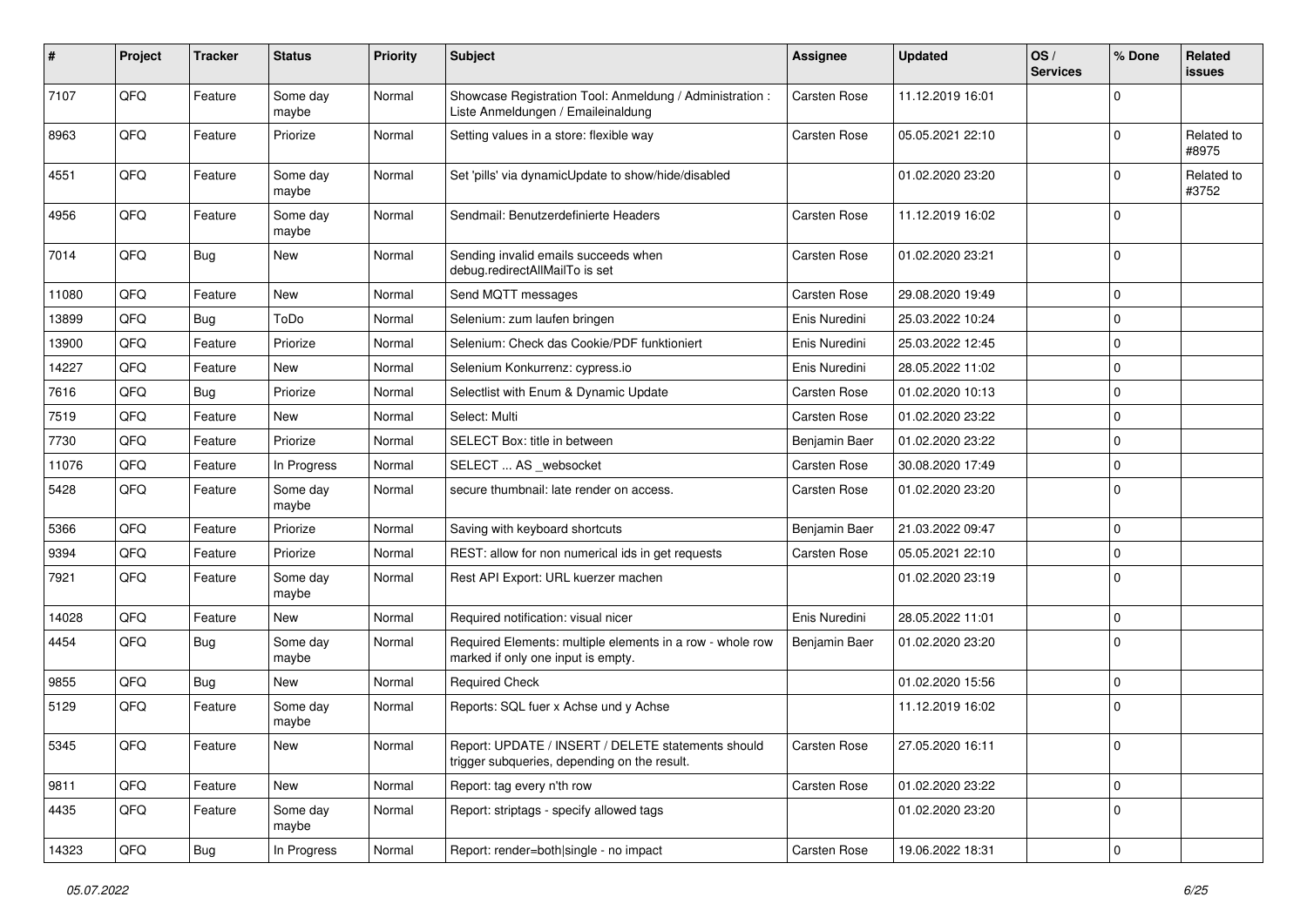| #     | Project | <b>Tracker</b> | <b>Status</b>     | <b>Priority</b> | <b>Subject</b>                                                                      | Assignee            | <b>Updated</b>   | OS/<br><b>Services</b> | % Done      | Related<br><b>issues</b>                                               |
|-------|---------|----------------|-------------------|-----------------|-------------------------------------------------------------------------------------|---------------------|------------------|------------------------|-------------|------------------------------------------------------------------------|
| 3991  | QFQ     | Feature        | Some day<br>maybe | Normal          | report: Columnname '_skipWrap' skips 'fbeg', 'fend'                                 | Carsten Rose        | 11.12.2019 16:03 |                        | $\Omega$    |                                                                        |
| 11534 | QFQ     | Feature        | <b>New</b>        | Normal          | Report: Action on selected rows - Table batchprocessing<br>feature                  |                     | 18.11.2020 08:15 |                        | $\Omega$    |                                                                        |
| 9535  | QFQ     | Bug            | Feedback          | Normal          | Report:  AS '_vertical' - column to wide - vertical >> rot45,<br>rot <sub>90</sub>  | Benjamin Baer       | 01.02.2020 15:56 |                        | $\mathbf 0$ |                                                                        |
| 10463 | QFQ     | Feature        | <b>New</b>        | Normal          | Report_link: expliztes setzen von HTML Tags (Bedarf fuer<br>'data-selenium' & 'id') | Enis Nuredini       | 23.03.2022 09:23 |                        | $\Omega$    | Related to<br>#7648                                                    |
| 6723  | QFQ     | Feature        | <b>New</b>        | Normal          | Report QFQ Installation and Version                                                 | Carsten Rose        | 12.06.2021 09:07 |                        | $\mathbf 0$ |                                                                        |
| 7261  | QFQ     | <b>Bug</b>     | <b>New</b>        | Normal          | Report pathFilename for user without path, only the filename                        | Carsten Rose        | 01.02.2020 23:21 |                        | $\mathbf 0$ |                                                                        |
| 9983  | QFQ     | Feature        | <b>New</b>        | Normal          | Report Notation: new keyword 'range'                                                | Carsten Rose        | 01.02.2020 15:55 |                        | $\mathbf 0$ |                                                                        |
| 8975  | QFQ     | Feature        | <b>New</b>        | Normal          | Report Notation: 2.0                                                                | Carsten Rose        | 01.02.2020 23:22 |                        | $\Omega$    | Related to<br>#8963                                                    |
| 11323 | QFQ     | Feature        | Some day<br>maybe | Normal          | Report Frontend Editor Modal + Codemirror                                           | <b>Carsten Rose</b> | 16.09.2021 15:10 |                        | $\Omega$    | Related to<br>#11036                                                   |
| 10005 | QFQ     | Feature        | Priorize          | Normal          | Report / special column name:  AS _calendar                                         | Carsten Rose        | 03.06.2020 17:28 |                        | $\mathbf 0$ |                                                                        |
| 4640  | QFQ     | Feature        | Some day<br>maybe | Normal          | Rename System Forms                                                                 |                     | 01.02.2020 23:20 |                        | $\Omega$    |                                                                        |
| 12611 | QFQ     | Feature        | Some day<br>maybe | Normal          | Refactoring: Bootstrap with Lazy Loading                                            | <b>Carsten Rose</b> | 08.06.2022 10:37 |                        | $\Omega$    | Related to<br>#12490,<br>Related to<br>#10013,<br>Related to<br>#7732  |
| 10012 | QFQ     | Feature        | Priorize          | Normal          | redirectAllMailTo: {{beEmail:T}}                                                    | Carsten Rose        | 08.05.2021 09:54 |                        | $\Omega$    | Related to<br>#12412,<br>Related to<br>#12413,<br>Related to<br>#10011 |
| 13700 | QFQ     | Feature        | <b>New</b>        | Normal          | Redesign qfq.io Seite                                                               | Carsten Rose        | 19.03.2022 17:43 |                        | $\mathbf 0$ |                                                                        |
| 7099  | QFQ     | Feature        | <b>New</b>        | Normal          | Redesign FormEditor                                                                 | <b>Carsten Rose</b> | 01.02.2020 23:21 |                        | $\mathbf 0$ |                                                                        |
| 7480  | QFQ     | Feature        | <b>New</b>        | Normal          | Record History (Undo / Redo)                                                        | Carsten Rose        | 11.12.2019 16:16 |                        | $\Omega$    | Related to<br>#2361                                                    |
| 7280  | QFQ     | Feature        | <b>New</b>        | Normal          | recently used table                                                                 | Carsten Rose        | 01.02.2020 23:21 |                        | $\mathbf 0$ |                                                                        |
| 3867  | QFQ     | Feature        | Priorize          | Normal          | Readonly Formular: Template Groups add/delete<br>ausbeldnen                         | Carsten Rose        | 05.05.2021 22:12 |                        | $\Omega$    |                                                                        |
| 7795  | QFQ     | Bug            | <b>New</b>        | Normal          | Readonly Form: Typeahead-Felder                                                     | Carsten Rose        | 01.02.2020 23:22 |                        | $\Omega$    | Related to<br>#10640                                                   |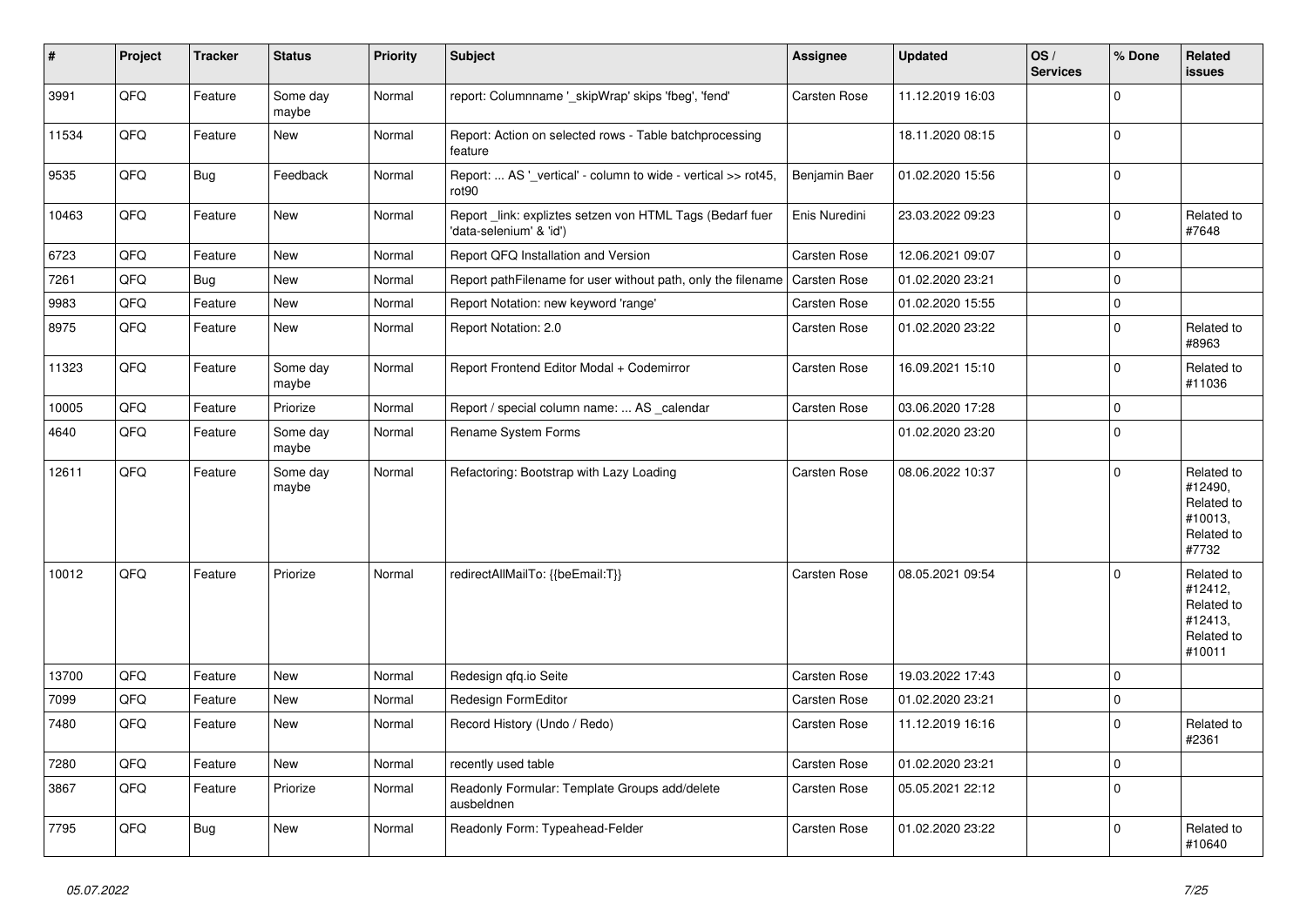| ∦     | Project | <b>Tracker</b> | <b>Status</b>     | <b>Priority</b> | <b>Subject</b>                                                                                                                        | Assignee               | <b>Updated</b>   | OS/<br><b>Services</b> | % Done      | Related<br>issues                              |
|-------|---------|----------------|-------------------|-----------------|---------------------------------------------------------------------------------------------------------------------------------------|------------------------|------------------|------------------------|-------------|------------------------------------------------|
| 7513  | QFQ     | Bug            | New               | Normal          | Radios not correct aligned                                                                                                            | Carsten Rose           | 01.02.2020 23:22 |                        | $\Omega$    |                                                |
| 11239 | QFQ     | Bug            | <b>New</b>        | Normal          | Radiobutton (plain): horizontales Rendern abhängig vom<br>Datentyp in der Datenbank                                                   | <b>Carsten Rose</b>    | 30.09.2020 18:37 |                        | $\Omega$    |                                                |
| 7924  | QFQ     | Feature        | <b>New</b>        | Normal          | Radio/Checkbox with Tooltip                                                                                                           | Carsten Rose           | 01.02.2020 23:22 |                        | 0           |                                                |
| 9020  | QFQ     | Bug            | Some day<br>maybe | Normal          | radio mit buttonClass und dynamicUpdate lassen sich nicht<br>kombinieren                                                              |                        | 11.12.2019 16:01 |                        | $\Omega$    |                                                |
| 6483  | QFQ     | Bug            | New               | Normal          | R Store funktioniert nicht bei 'Report Notation' im FE                                                                                | <b>Carsten Rose</b>    | 01.02.2020 23:21 |                        | $\mathbf 0$ |                                                |
| 5851  | QFQ     | Feature        | Some day<br>maybe | Normal          | Queue System implementieren: MQTT, RabbitMQ                                                                                           |                        | 01.02.2020 23:20 |                        | $\Omega$    | Related to<br>#5715                            |
| 7520  | QFQ     | Feature        | New               | Normal          | QR Code:  AS _qr ( AS _link)                                                                                                          | Carsten Rose           | 01.02.2020 23:22 |                        | 0           |                                                |
| 4771  | QFQ     | <b>Bug</b>     | Some day<br>maybe | Normal          | qfq: select-down-values empty after save (edit-form for<br>program administrators)                                                    | Carsten Rose           | 01.02.2020 23:20 |                        | $\Omega$    | Related to<br>#4549, Has<br>duplicate<br>#4282 |
| 8586  | QFQ     | Feature        | Some day<br>maybe | Normal          | QFQ: Enhance Error message for 'record not found'                                                                                     | Carsten Rose           | 16.09.2021 15:10 |                        | $\Omega$    |                                                |
| 5480  | QFQ     | Feature        | Some day<br>maybe | Normal          | QFQ: Dokumentation mit Screenshots versehen                                                                                           | Carsten Rose           | 01.02.2020 23:20 |                        | $\Omega$    | Related to<br>#9879                            |
| 6574  | QFQ     | Bug            | Priorize          | Normal          | qfq.log: Fehlermeldung wurde angezeigt, aber nicht geloggt                                                                            | Carsten Rose           | 01.02.2020 10:13 |                        | $\Omega$    |                                                |
| 13528 | QFQ     | Bug            | <b>New</b>        | Normal          | qfq.io > releases: es wird kein neues Release angelegt                                                                                | Benjamin Baer          | 19.03.2022 17:46 |                        | 0           |                                                |
| 4839  | QFQ     | Feature        | Some day<br>maybe | Normal          | qfq-handle in <head> Abschnitt</head>                                                                                                 | <b>Carsten Rose</b>    | 11.12.2019 16:02 |                        | $\Omega$    |                                                |
| 7108  | QFQ     | Feature        | Some day<br>maybe | Normal          | QFQ Wrap Elements                                                                                                                     |                        | 11.12.2019 16:01 |                        | $\Omega$    |                                                |
| 3692  | QFQ     | Feature        | Some day<br>maybe | Normal          | QFQ Webseite                                                                                                                          | Benjamin Baer          | 11.12.2019 16:02 |                        | $\Omega$    | Related to<br>#5033                            |
| 9927  | QFQ     | Feature        | New               | Normal          | QFQ Update: a) Update nur machen wenn BE User<br>eingeloggt ist., b) Bei Fehler genaue Meldung welcher<br>Updateschritt Probleme hat. | Carsten Rose           | 22.01.2020 12:59 |                        | 0           |                                                |
| 7524  | QFQ     | Bug            | <b>New</b>        | Normal          | QFQ throws a 'General Error' if 'fileadmin/protected/log/' is<br>not writeable                                                        | Carsten Rose           | 01.02.2020 23:22 |                        | $\Omega$    |                                                |
| 5892  | QFQ     | Feature        | Some day<br>maybe | Normal          | QFQ should use T3 API to manipulate FE GROUP<br>membership                                                                            |                        | 01.02.2020 23:20 |                        | $\mathbf 0$ |                                                |
| 13609 | QFQ     | Feature        | New               | Normal          | QFQ Introduction: Seite aufloesen                                                                                                     | Philipp<br>Gröbelbauer | 28.05.2022 11:02 |                        | $\mathbf 0$ |                                                |
| 12465 | QFQ     | Feature        | New               | Normal          | QFQ Function: use in FE to fill StoreRecord                                                                                           | Carsten Rose           | 05.05.2021 21:58 |                        | $\mathbf 0$ |                                                |
| 1635  | QFQ     | Feature        | Some day<br>maybe | Normal          | QFQ Extension content record: weitere Optionen<br>einblenden.                                                                         | Carsten Rose           | 11.12.2019 16:03 |                        | $\mathbf 0$ |                                                |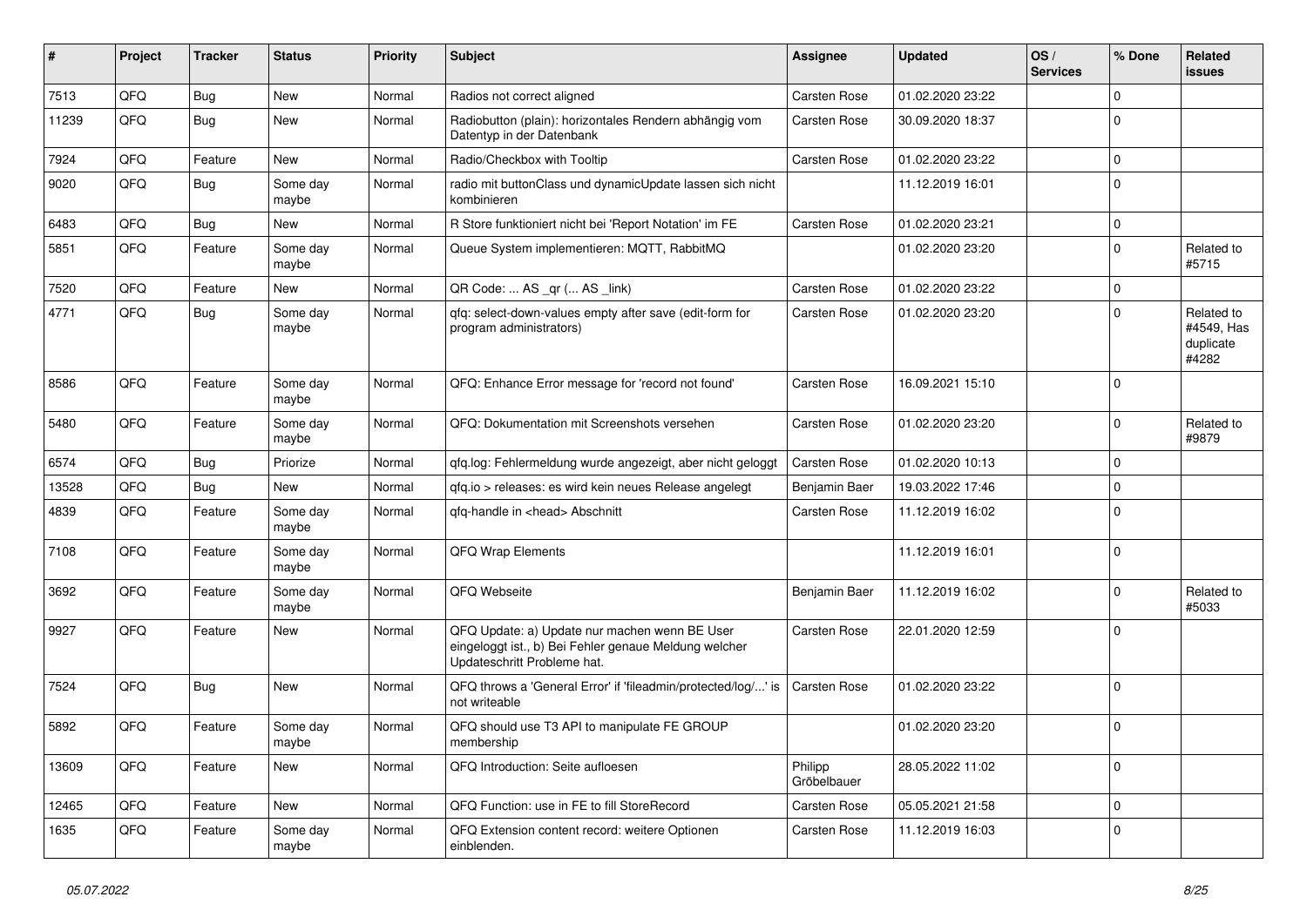| #     | Project | <b>Tracker</b> | <b>Status</b>     | <b>Priority</b> | <b>Subject</b>                                                                                               | Assignee            | <b>Updated</b>   | OS/<br><b>Services</b> | % Done      | Related<br><b>issues</b>  |
|-------|---------|----------------|-------------------|-----------------|--------------------------------------------------------------------------------------------------------------|---------------------|------------------|------------------------|-------------|---------------------------|
| 9024  | QFQ     | Bug            | Some day<br>maybe | Normal          | QFQ Einarbeitung                                                                                             |                     | 01.02.2020 15:56 |                        | $\Omega$    |                           |
| 6140  | QFQ     | Bug            | Priorize          | Normal          | QFQ DnD Sort: Locked fields                                                                                  | Benjamin Baer       | 21.03.2022 09:56 |                        | $\Omega$    |                           |
| 5389  | QFQ     | Feature        | Some day<br>maybe | Normal          | QFQ Design: Multline label / note                                                                            | Benjamin Baer       | 01.02.2020 23:19 |                        | $\Omega$    |                           |
| 5160  | QFQ     | Feature        | Some day<br>maybe | Normal          | QFQ collaborative / together.js, ShareJS, y-js, collaborative,                                               |                     | 11.12.2019 16:02 |                        | $\Omega$    |                           |
| 13592 | QFQ     | Bug            | <b>New</b>        | Normal          | QFQ Build Queue: das vergeben von Tags klappt nicht. Es<br>werden keine Releases gebaut.                     | <b>Carsten Rose</b> | 19.03.2022 17:45 |                        | $\Omega$    |                           |
| 14376 | QFQ     | Feature        | <b>New</b>        | Normal          | QFQ Bootstrap: if missing, create stored procedures                                                          | Enis Nuredini       | 19.06.2022 16:37 |                        | $\Omega$    |                           |
| 10124 | QFQ     | Feature        | Feedback          | Normal          | qfq AAI-Login                                                                                                | Karin Niffeler      | 07.05.2020 09:36 |                        | $\Omega$    |                           |
| 1234  | QFQ     | Feature        | Some day<br>maybe | Normal          | QF: Record numbering: Im Grid soll in Spalte 1 optional die<br>laufende Nummer der Records angezeigt werden. |                     | 01.02.2020 23:20 |                        | $\Omega$    |                           |
| 955   | QFQ     | Feature        | Some day<br>maybe | Normal          | QF: Notizen vor/nach dem Form                                                                                |                     | 01.02.2020 23:20 |                        | $\Omega$    |                           |
| 1251  | QFQ     | Feature        | Some day<br>maybe | Normal          | QF: Combo                                                                                                    |                     | 11.12.2019 16:03 |                        | $\Omega$    |                           |
| 1253  | QFQ     | Feature        | Some day<br>maybe | Normal          | QF: Colorpicker                                                                                              |                     | 11.12.2019 16:03 |                        | $\Omega$    |                           |
| 11980 | QFQ     | Feature        | In Progress       | Normal          | protected verzeichnis MUSS geschützt werden                                                                  | Carsten Rose        | 07.09.2021 13:30 |                        | $\mathbf 0$ |                           |
| 9135  | QFQ     | Feature        | Priorize          | Normal          | Progress Bar generic / replace old hourglass download<br>popup                                               | Benjamin Baer       | 03.01.2022 07:43 |                        | $\Omega$    |                           |
| 10658 | QFQ     | Bug            | <b>New</b>        | Normal          | processReadOnly broken                                                                                       | Carsten Rose        | 27.05.2020 17:55 |                        | $\Omega$    |                           |
| 4023  | QFQ     | Feature        | <b>New</b>        | Normal          | prepared statements - FE action: salveld, sqllnsert,<br>sqlUpdate, sqlDelete, sqlBefore, sqlAfter            | Carsten Rose        | 11.12.2019 16:15 |                        | $\Omega$    |                           |
| 3495  | QFQ     | Feature        | Some day<br>maybe | Normal          | Predifined Parameter werden nicht in '+' (add new record)<br>SIP gerendert.                                  |                     | 11.12.2019 16:02 |                        | $\Omega$    |                           |
| 10080 | QFQ     | Feature        | <b>New</b>        | Normal          | Popup on 'save' / 'close': configure dialog (answer<br>yes/no/cancle/)                                       | Carsten Rose        | 28.03.2021 20:52 |                        | $\Omega$    | Is duplicate<br>of #12262 |
| 11668 | QFQ     | Bug            | <b>New</b>        | Normal          | Play function.sql - problem with mysql                                                                       | Carsten Rose        | 03.05.2021 20:48 |                        | $\Omega$    |                           |
| 12556 | QFQ     | Feature        | <b>New</b>        | Normal          | Pills Title: colored = static or dynamic on allrequiredgiven                                                 | Benjamin Baer       | 19.03.2022 17:49 |                        | $\Omega$    |                           |
| 2063  | QFQ     | Bug            | Some day<br>maybe | Normal          | Pills auf 'inaktiv' setzen falls keine Element auf dem Pill<br>sichtbar sind.                                | Benjamin Baer       | 11.12.2019 16:03 |                        | $\Omega$    | Related to<br>#3752       |
| 10819 | QFQ     | Feature        | <b>New</b>        | Normal          | Persistent SIP - second try                                                                                  | <b>Carsten Rose</b> | 29.06.2020 23:02 |                        | 0           | Related to<br>#6261       |
| 6261  | QFQ     | Feature        | <b>New</b>        | Normal          | Persistent SIP                                                                                               | Carsten Rose        | 12.06.2021 09:07 |                        | $\Omega$    | Related to<br>#10819      |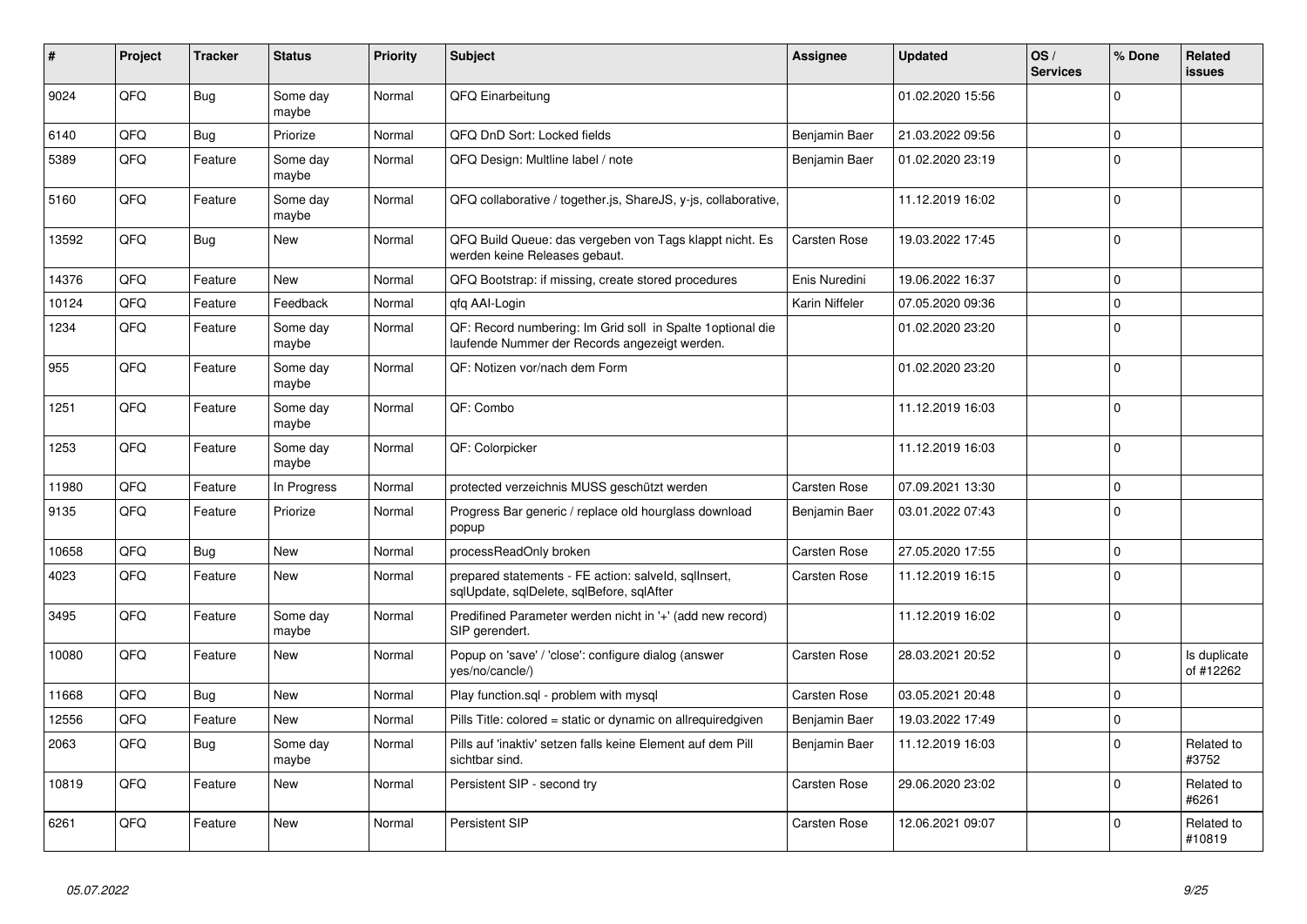| ∦     | Project | <b>Tracker</b> | <b>Status</b>     | <b>Priority</b> | <b>Subject</b>                                                                                        | Assignee     | <b>Updated</b>   | OS/<br><b>Services</b> | % Done      | Related<br>issues                             |
|-------|---------|----------------|-------------------|-----------------|-------------------------------------------------------------------------------------------------------|--------------|------------------|------------------------|-------------|-----------------------------------------------|
| 7336  | QFQ     | Feature        | Some day<br>maybe | Normal          | PDF Upload: disallow PDFs with specific Meta information                                              | Carsten Rose | 11.12.2019 16:01 |                        | $\Omega$    |                                               |
| 8101  | QFQ     | Feature        | Some day<br>maybe | Normal          | Password hash: support further hashing methods                                                        | Carsten Rose | 16.09.2021 15:10 |                        | $\Omega$    |                                               |
| 10384 | QFQ     | Feature        | New               | Normal          | Parameter Exchange QFQ Instances                                                                      |              | 07.05.2020 09:38 |                        | $\Omega$    |                                               |
| 7681  | QFQ     | Feature        | New               | Normal          | Optional switch off 'check for modified record'                                                       | Carsten Rose | 01.02.2020 23:21 |                        | $\mathbf 0$ |                                               |
| 14175 | QFQ     | Bug            | In Progress       | Normal          | Opening a form with no QFQ Session cookie fails                                                       | Carsten Rose | 03.06.2022 10:40 |                        | $\mathbf 0$ |                                               |
| 7685  | QFQ     | Bug            | New               | Normal          | Open FormElement from QFQ error message and save<br>modified record: error about missing {{formId:F}} | Carsten Rose | 01.02.2020 23:22 |                        | 0           |                                               |
| 10011 | QFQ     | Feature        | Priorize          | Normal          | Offer new STORE_TYPO3 Variable 'beUser', 'beEmail'                                                    | Carsten Rose | 08.05.2021 09:51 |                        | $\Omega$    | Related to<br>#10012,<br>Related to<br>#12511 |
| 14090 | QFQ     | Feature        | <b>New</b>        | Normal          | Nützliche _script funktionen                                                                          | Carsten Rose | 28.05.2022 11:03 |                        | $\Omega$    |                                               |
| 12133 | QFQ     | Bug            | New               | Normal          | NPM, phpSpreadSheet aktualisieren                                                                     | Carsten Rose | 15.03.2021 09:04 |                        | $\mathbf 0$ |                                               |
| 4546  | QFQ     | Bug            | Some day<br>maybe | Normal          | NH: SIP storage is destroyed                                                                          |              | 01.02.2020 23:20 |                        | $\Omega$    |                                               |
| 5782  | QFQ     | Feature        | <b>New</b>        | Normal          | NextCloud API                                                                                         | Carsten Rose | 01.02.2020 10:02 |                        | $\mathbf 0$ |                                               |
| 7229  | QFQ     | Feature        | Some day<br>maybe | Normal          | New FormElement.type: Button                                                                          |              | 01.02.2021 12:32 |                        | $\Omega$    |                                               |
| 4446  | QFQ     | Feature        | Some day<br>maybe | Normal          | New FE get same feldContainerId as last modifed FE                                                    |              | 01.02.2020 23:20 |                        | $\mathbf 0$ |                                               |
| 6084  | QFQ     | Feature        | Some day<br>maybe | Normal          | New escape type: 'D' - convert date                                                                   |              | 01.02.2020 23:19 |                        | $\mathbf 0$ |                                               |
| 6437  | QFQ     | Feature        | New               | Normal          | Neuer Mode Button bei FormElementen                                                                   | Carsten Rose | 01.02.2020 23:21 |                        | $\Omega$    | Related to<br>#9668,<br>Blocked by<br>#9678   |
| 12023 | QFQ     | Feature        | <b>New</b>        | Normal          | MySQL Stored Precdure: QDECODESPECIALCHAR()                                                           | Carsten Rose | 16.02.2021 11:16 |                        | $\Omega$    | Related to<br>#12022                          |
| 11667 | QFQ     | Bug            | New               | Normal          | MySQL mariadb-server-10.3: Incorrect datetime value                                                   | Carsten Rose | 03.05.2021 20:48 |                        | $\mathbf 0$ |                                               |
| 9579  | QFQ     | Feature        | Some day<br>maybe | Normal          | Multiform with Process Row                                                                            | Carsten Rose | 11.12.2019 16:01 |                        | $\Omega$    |                                               |
| 11695 | QFQ     | Bug            | New               | Normal          | MultiForm required FE Error                                                                           | Carsten Rose | 04.12.2020 13:34 |                        | $\mathbf 0$ |                                               |
| 5695  | QFQ     | Feature        | In Progress       | Normal          | Multiform                                                                                             | Carsten Rose | 02.01.2021 18:38 |                        | $\mathbf 0$ |                                               |
| 12325 | QFQ     | <b>Bug</b>     | Priorize          | Normal          | MultiDB form.dblndex not working for report syntax                                                    | Carsten Rose | 07.09.2021 13:37 |                        | $\Omega$    | Related to<br>#12145,<br>Related to<br>#12314 |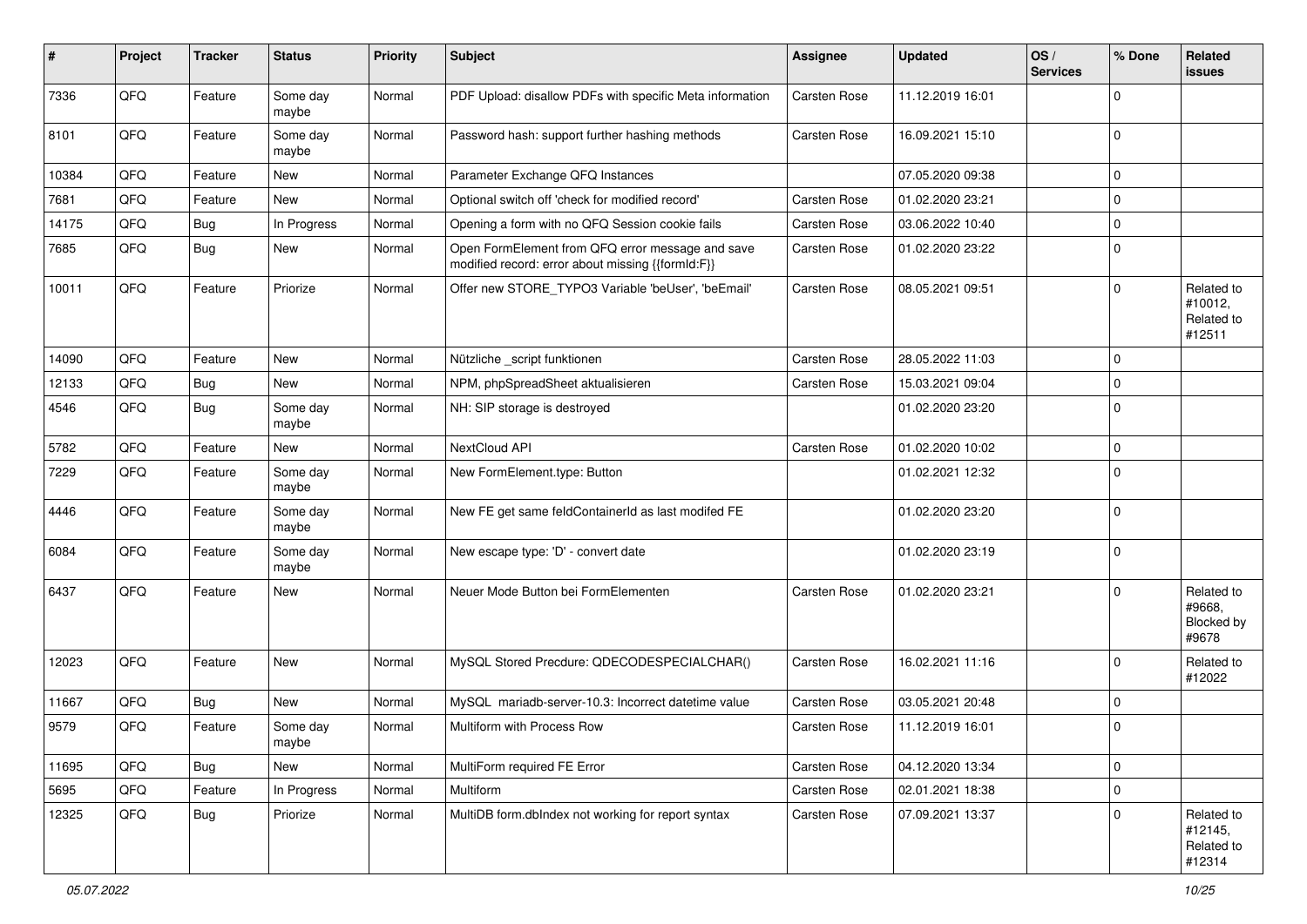| #     | Project | <b>Tracker</b> | <b>Status</b>     | <b>Priority</b> | <b>Subject</b>                                                                           | Assignee            | <b>Updated</b>   | OS/<br><b>Services</b> | % Done      | Related<br><b>issues</b>                                             |
|-------|---------|----------------|-------------------|-----------------|------------------------------------------------------------------------------------------|---------------------|------------------|------------------------|-------------|----------------------------------------------------------------------|
| 10714 | QFQ     | Feature        | New               | Normal          | multi Table Form                                                                         | Carsten Rose        | 16.03.2021 18:44 |                        | $\mathbf 0$ |                                                                      |
| 11516 | QFQ     | Feature        | <b>New</b>        | Normal          | Multi Page Form (Previous/Next Buttons)                                                  | Carsten Rose        | 16.03.2021 17:52 |                        | $\mathbf 0$ |                                                                      |
| 4365  | QFQ     | Feature        | Some day<br>maybe | Normal          | Multi Language: new way of config                                                        | <b>Carsten Rose</b> | 01.02.2020 23:20 |                        | $\mathbf 0$ |                                                                      |
| 13332 | QFQ     | <b>Bug</b>     | <b>New</b>        | Normal          | Multi Form: Required Felder werden visuell nicht markiert.                               | Carsten Rose        | 19.03.2022 17:47 |                        | $\mathbf 0$ |                                                                      |
| 13331 | QFQ     | Bug            | <b>New</b>        | Normal          | Multi Form: Clear Icon misplaced                                                         | Carsten Rose        | 19.03.2022 17:47 |                        | $\mathbf 0$ |                                                                      |
| 9706  | QFQ     | Feature        | New               | Normal          | Multi File Upload (hidden template group)                                                | Carsten Rose        | 01.02.2020 23:22 |                        | $\mathbf 0$ | Related to<br>#7521,<br>Related to<br>#5562,<br>Related to<br>#13330 |
| 10015 | QFQ     | Feature        | Priorize          | Normal          | Monospace in Textarea                                                                    | Carsten Rose        | 03.02.2020 13:40 |                        | $\mathbf 0$ |                                                                      |
| 6765  | QFQ     | Feature        | New               | Normal          | Moeglichkeit via QFQ eigene Logs zu schreiben                                            | Carsten Rose        | 01.02.2020 23:21 |                        | $\mathbf 0$ |                                                                      |
| 3646  | QFQ     | Feature        | Some day<br>maybe | Normal          | Moeglichkeit HTML Tags in Reports auszugeben (zu<br>enkodieren: htmlspecialchars)        |                     | 11.12.2019 16:02 |                        | $\mathbf 0$ | Related to<br>#14320                                                 |
| 4626  | QFQ     | Feature        | Some day<br>maybe | Normal          | Mobile View: 'classBody=qfq-form-right' makes no sense                                   |                     | 01.02.2020 23:20 |                        | $\mathbf 0$ |                                                                      |
| 11523 | QFQ     | Feature        | New               | Normal          | Mit dynamic Update erkennen, ob Upload gemacht wurde                                     | Carsten Rose        | 13.11.2020 15:07 |                        | $\mathbf 0$ | Related to<br>#9533                                                  |
| 4027  | QFQ     | Feature        | Some day<br>maybe | Normal          | Missing: orange 'check' / 'bullet'                                                       |                     | 11.12.2019 16:03 |                        | $\mathbf 0$ |                                                                      |
| 12039 | QFQ     | Feature        | <b>New</b>        | Normal          | Missing htmlSpecialChar() in pre processing on form submit                               |                     | 18.02.2021 00:09 |                        | $\mathbf 0$ | Related to<br>#14320                                                 |
| 7104  | QFQ     | Feature        | Some day<br>maybe | Normal          | Manual: hint about escaping if '\r' appears in mail body                                 |                     | 11.12.2019 16:01 |                        | $\mathbf 0$ |                                                                      |
| 4440  | QFQ     | Feature        | Some day<br>maybe | Normal          | Manual.rst: explain how to. expand PHP Session to 4h                                     |                     | 11.12.2019 16:02 |                        | $\mathbf 0$ |                                                                      |
| 10014 | QFQ     | Feature        | <b>New</b>        | Normal          | Manual.rst: describe behaviour and process order of<br>fillStoreVar, slaveId, sqlBefore, | Carsten Rose        | 01.02.2020 22:31 |                        | $\mathbf 0$ |                                                                      |
| 9208  | QFQ     | Feature        | <b>New</b>        | Normal          | Manage 'recent' records                                                                  | Carsten Rose        | 01.02.2020 23:22 |                        | $\mathbf 0$ |                                                                      |
| 11747 | QFQ     | Feature        | <b>New</b>        | Normal          | Maintenance Page with Redirect                                                           | Carsten Rose        | 03.05.2021 20:47 |                        | $\mathbf 0$ | Related to<br>#11741                                                 |
| 2084  | QFQ     | Feature        | Some day<br>maybe | Normal          | Mailto mit encryption: Subrecord                                                         | Carsten Rose        | 11.12.2019 16:03 |                        | $\mathbf 0$ | Related to<br>#2082                                                  |
| 5455  | QFQ     | Feature        | Some day<br>maybe | Normal          | Mail Redirects grld abhaengig                                                            |                     | 01.02.2020 23:20 |                        | $\mathbf 0$ |                                                                      |
| 4974  | QFQ     | Feature        | Some day<br>maybe | Normal          | Long polling - inform all listening clients of changes                                   |                     | 11.12.2019 16:02 |                        | $\mathbf 0$ |                                                                      |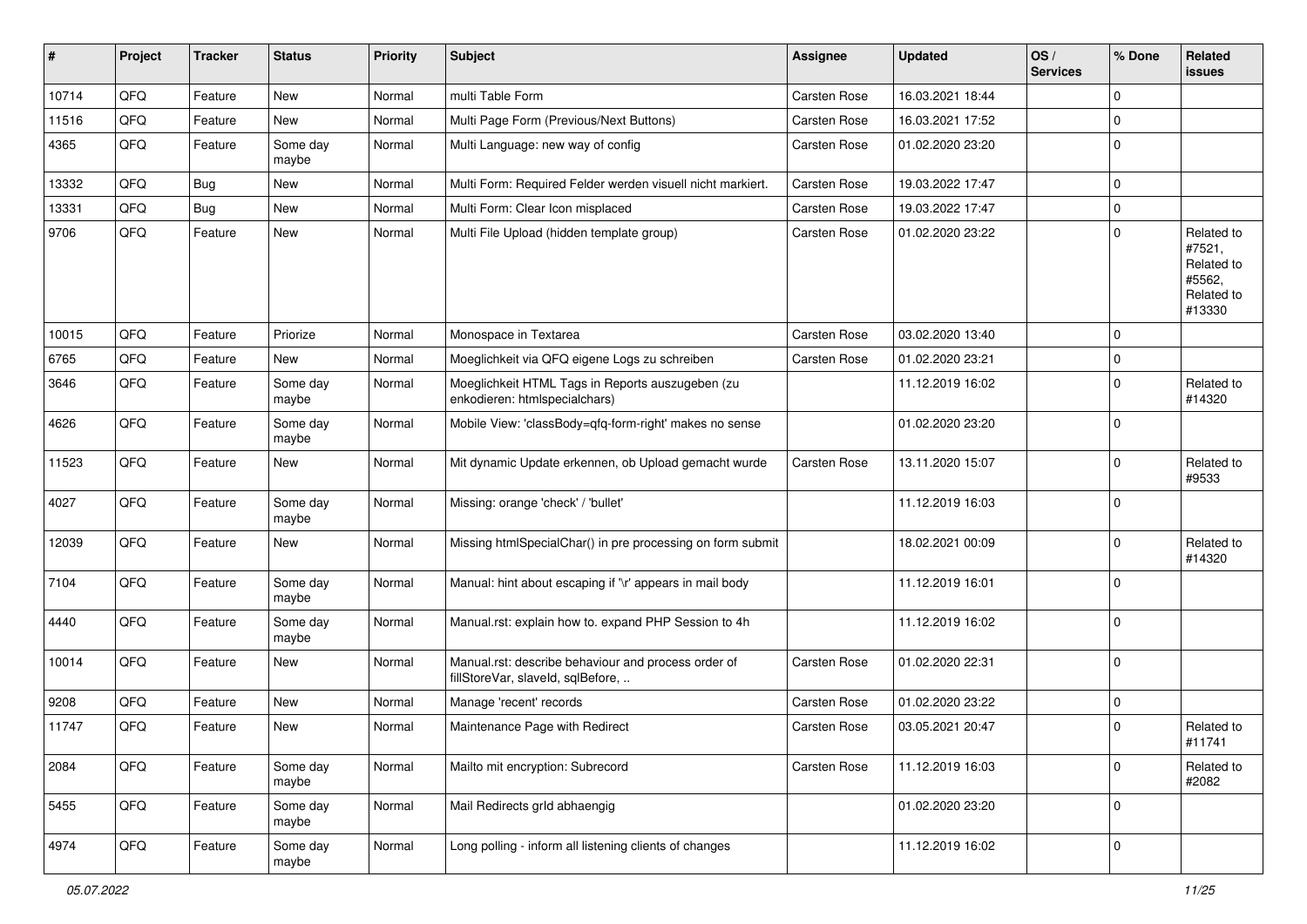| #     | Project | <b>Tracker</b> | <b>Status</b>     | <b>Priority</b> | <b>Subject</b>                                                                                         | <b>Assignee</b> | <b>Updated</b>   | OS/<br><b>Services</b> | % Done      | <b>Related</b><br><b>issues</b>                                       |
|-------|---------|----------------|-------------------|-----------------|--------------------------------------------------------------------------------------------------------|-----------------|------------------|------------------------|-------------|-----------------------------------------------------------------------|
| 3504  | QFQ     | Feature        | <b>New</b>        | Normal          | Logging: welche Action FEs werden wann wie ausgefuehrt                                                 | Carsten Rose    | 01.02.2020 23:21 |                        | $\Omega$    | Related to<br>#5458,<br>Related to<br>#4092                           |
| 5852  | QFQ     | Feature        | Some day<br>maybe | Normal          | Logging: mail.log / sql.log - im FE anzeigen und via AJAX<br>aktualisieren                             | Carsten Rose    | 01.02.2020 23:19 |                        | $\Omega$    | Related to<br>#5885                                                   |
| 2361  | QFQ     | Feature        | <b>New</b>        | Normal          | Logging wer/wann/wo welches Formular aufgerufen hat                                                    | Carsten Rose    | 11.12.2019 16:15 |                        | $\mathbf 0$ | Related to<br>#4432,<br>Related to<br>#7480                           |
| 9777  | QFQ     | Feature        | <b>New</b>        | Normal          | Logging QFQ Variables                                                                                  | Carsten Rose    | 16.12.2019 17:17 |                        | $\Omega$    |                                                                       |
| 4439  | QFQ     | Feature        | Some day<br>maybe | Normal          | Log: report all actions fired by an FE Element, incl. the<br>original directive (slaveld, sqlInsert, ) |                 | 01.02.2020 23:20 |                        | $\Omega$    | Related to<br>#4432,<br>Related to<br>#5458                           |
| 4433  | QFQ     | Feature        | Some day<br>maybe | Normal          | Log when SIP will be destroyed by QFQ for any (security)<br>reason                                     |                 | 01.02.2020 23:20 |                        | $\Omega$    | Related to<br>#4432,<br>Related to<br>#5458                           |
| 12490 | QFQ     | Feature        | <b>New</b>        | Normal          | Loading Plugins in QFQ - see what tinymce does. (lazy<br>loading)                                      | Benjamin Baer   | 08.06.2022 10:37 |                        | $\mathbf 0$ | Related to<br>#12611,<br>Related to<br>#10013,<br>Related to<br>#7732 |
| 8702  | QFQ     | Feature        | New               | Normal          | Load Record which is locked: missing user info                                                         | Carsten Rose    | 11.12.2019 16:16 |                        | $\mathbf 0$ | Related to<br>#9789                                                   |
| 3617  | QFQ     | Feature        | Some day<br>maybe | Normal          | Load javascripts at bottom                                                                             |                 | 11.12.2019 16:02 |                        | $\Omega$    |                                                                       |
| 10569 | QFQ     | Feature        | Priorize          | Normal          | link _blank more safe                                                                                  | Enis Nuredini   | 25.03.2022 12:44 |                        | 0           |                                                                       |
| 6566  | QFQ     | Bug            | Priorize          | Normal          | Link Function 'delete': provided parameter missing on page<br>reload                                   | Benjamin Baer   | 03.01.2022 08:08 |                        | $\mathbf 0$ |                                                                       |
| 3457  | QFQ     | Feature        | Some day<br>maybe | Normal          | LDAP: concat multi values to one single entry                                                          | Carsten Rose    | 11.12.2019 16:02 |                        | $\mathbf 0$ |                                                                       |
| 14371 | QFQ     | Feature        | Priorize          | Normal          | <b>LDAP via REPORT</b>                                                                                 | Carsten Rose    | 19.06.2022 16:37 |                        | $\mathbf 0$ |                                                                       |
| 10593 | QFG     | Feature        | New               | Normal          | label2: text behind input element                                                                      | Carsten Rose    | 16.05.2020 10:57 |                        | 0           |                                                                       |
| 10443 | QFQ     | Feature        | In Progress       | Normal          | Konzept_api / _live                                                                                    | Carsten Rose    | 07.05.2020 09:39 |                        | $\mathbf 0$ |                                                                       |
| 1946  | QFQ     | Feature        | Some day<br>maybe | Normal          | Kontrolle ob der ReadOnly Modus bei den<br>Formularelementen korrekt implementiert ist                 | Carsten Rose    | 11.12.2019 16:03 |                        | 0           |                                                                       |
| 1510  | QFG     | Feature        | Some day<br>maybe | Normal          | jquery von google laden, falls das nicht geht lokal                                                    |                 | 11.12.2019 16:03 |                        | 0           |                                                                       |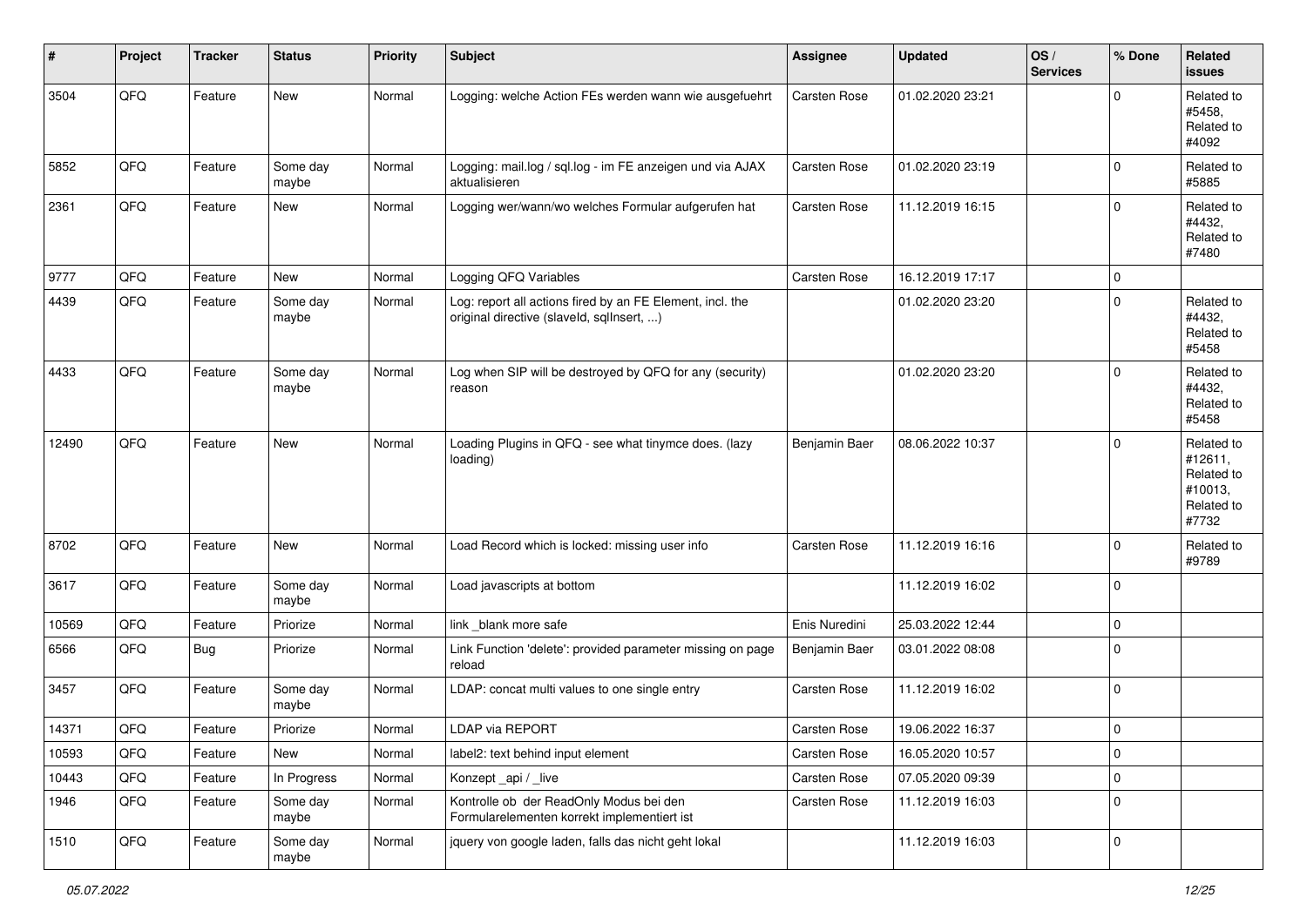| #     | Project | <b>Tracker</b> | <b>Status</b>     | <b>Priority</b> | <b>Subject</b>                                                                                           | Assignee            | <b>Updated</b>   | OS/<br><b>Services</b> | % Done      | Related<br><b>issues</b>                                                |
|-------|---------|----------------|-------------------|-----------------|----------------------------------------------------------------------------------------------------------|---------------------|------------------|------------------------|-------------|-------------------------------------------------------------------------|
| 7732  | QFQ     | Feature        | Some day<br>maybe | Normal          | Javascript: Lazy Loading der add on libs                                                                 | Benjamin Baer       | 08.06.2022 10:38 |                        | $\Omega$    | Related to<br>#12611,<br>Related to<br>#12490,<br>Related to<br>#10013  |
| 4259  | QFQ     | Feature        | Some day<br>maybe | Normal          | Instant trigger a cron job                                                                               | <b>Carsten Rose</b> | 11.12.2019 16:03 |                        | $\Omega$    |                                                                         |
| 7522  | QFQ     | Feature        | Priorize          | Normal          | Inserting default index.html to folder (Avoid Apache<br>Indexing)                                        | <b>Carsten Rose</b> | 01.02.2020 10:13 |                        | $\Omega$    |                                                                         |
| 7965  | QFQ     | Feature        | Priorize          | Normal          | Input type 'text' with visual format - currency                                                          | Benjamin Baer       | 03.01.2022 07:45 |                        | $\mathbf 0$ |                                                                         |
| 9834  | QFQ     | Bug            | Priorize          | Normal          | Input elements with tag 'disabled' are missing on<br>form-submit: server option 'processReadOnly' broken | <b>Carsten Rose</b> | 07.12.2021 16:43 |                        | $\Omega$    | Related to<br>#9691,<br>Related to<br>#5305, Has<br>duplicate<br>#12331 |
| 11036 | QFQ     | Feature        | Some day<br>maybe | Normal          | inline report editor permissions                                                                         | Carsten Rose        | 16.09.2021 15:09 |                        | $\mathbf 0$ | Related to<br>#11323                                                    |
| 14305 | QFQ     | Bug            | <b>New</b>        | Normal          | Inline Report editing does not create history entries                                                    | Carsten Rose        | 10.06.2022 11:55 |                        | $\mathbf 0$ |                                                                         |
| 2950  | QFQ     | Feature        | Some day<br>maybe | Normal          | Inhalt QFQ Records als File                                                                              |                     | 11.12.2019 16:03 |                        | $\Omega$    |                                                                         |
| 4659  | QFQ     | Bug            | Some day<br>maybe | Normal          | infoButtonExtra                                                                                          | <b>Carsten Rose</b> | 01.02.2020 23:20 |                        | $\Omega$    |                                                                         |
| 14091 | QFQ     | <b>Bug</b>     | New               | Normal          | inconsistent template path for twig                                                                      | Carsten Rose        | 19.04.2022 18:36 |                        | $\mathbf 0$ |                                                                         |
| 7453  | QFQ     | Feature        | Some day<br>maybe | Normal          | import / export forms QFQ                                                                                | <b>Carsten Rose</b> | 16.09.2021 15:10 |                        | $\Omega$    |                                                                         |
| 7660  | QFQ     | Feature        | <b>New</b>        | Normal          | IMAP: import mails to DB, move / delete mails                                                            | Carsten Rose        | 01.02.2020 09:52 |                        | $\Omega$    |                                                                         |
| 8217  | QFQ     | Feature        | <b>New</b>        | Normal          | if-elseif-else construct                                                                                 | <b>Carsten Rose</b> | 16.03.2021 18:41 |                        | $\Omega$    | Related to<br>#10716                                                    |
| 12480 | QFQ     | Feature        | <b>New</b>        | Normal          | If QFQ upgrade is running, block further request                                                         | <b>Carsten Rose</b> | 03.05.2021 20:45 |                        | $\Omega$    |                                                                         |
| 11347 | QFQ     | <b>Bug</b>     | Feedback          | Normal          | If Bedingungen funktionieren nicht korrekt                                                               | Christoph Fuchs     | 21.03.2021 20:37 |                        | $\Omega$    |                                                                         |
| 11702 | QFQ     | Feature        | <b>New</b>        | Normal          | HTML Special Char makes no sense for 'allbut' if '&' is<br>forbidden                                     | Carsten Rose        | 07.12.2021 16:35 |                        | $\Omega$    | Related to<br>#5112,<br>Related to<br>#14320                            |
| 9126  | QFQ     | Bug            | Some day<br>maybe | Normal          | hidden Form elements are present in page source                                                          |                     | 02.01.2021 18:41 |                        | $\Omega$    |                                                                         |
| 14283 | QFQ     | Bug            | Priorize          | Normal          | HEIC / HEIF convert doesn't trigger                                                                      | <b>Carsten Rose</b> | 19.06.2022 16:37 |                        | $\Omega$    |                                                                         |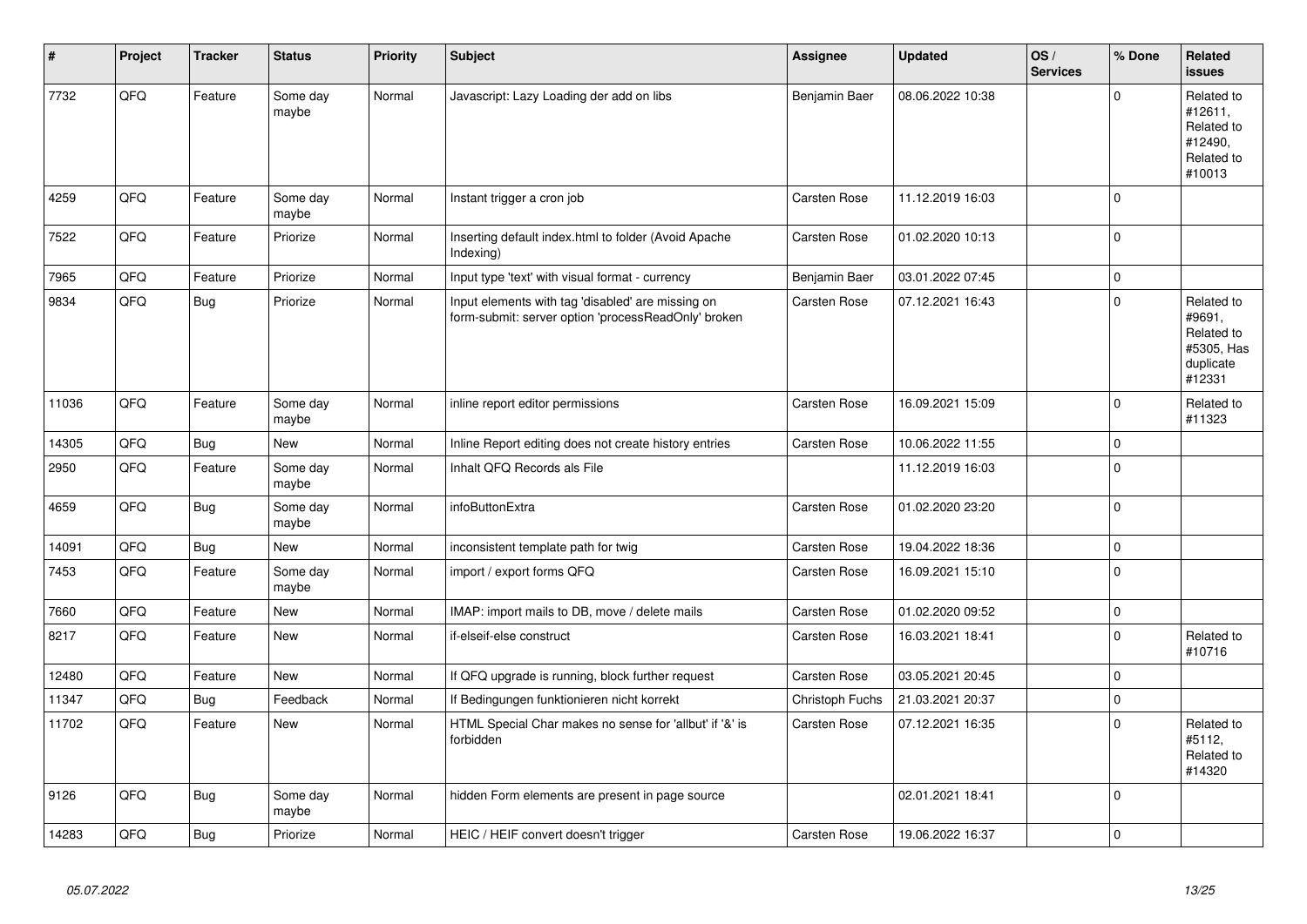| #     | Project | <b>Tracker</b> | <b>Status</b>     | <b>Priority</b> | <b>Subject</b>                                                                                                                      | Assignee      | <b>Updated</b>   | OS/<br><b>Services</b> | % Done      | Related<br>issues    |
|-------|---------|----------------|-------------------|-----------------|-------------------------------------------------------------------------------------------------------------------------------------|---------------|------------------|------------------------|-------------|----------------------|
| 10095 | QFQ     | Feature        | Some day<br>maybe | Normal          | Generic Gitlab Integration into QFQ                                                                                                 | Carsten Rose  | 16.09.2021 15:10 |                        | $\Omega$    |                      |
| 9900  | QFQ     | Feature        | Priorize          | Normal          | Generic API Call: tt-content record >> JSON                                                                                         | Carsten Rose  | 01.02.2020 10:13 |                        | $\mathbf 0$ |                      |
| 6515  | QFQ     | Feature        | Some day<br>maybe | Normal          | Formular: Felder dynamisch ein/ausblenden                                                                                           |               | 11.12.2019 16:02 |                        | $\Omega$    |                      |
| 9898  | QFQ     | Bug            | Feedback          | Normal          | Formular trotz Timeout gespeichert                                                                                                  | Benjamin Baer | 01.02.2020 15:56 |                        | $\Omega$    |                      |
| 6602  | QFQ     | Feature        | New               | Normal          | Formlet: in Report auf Mausklick ein mini-form oeffnen                                                                              | Carsten Rose  | 11.12.2019 16:16 |                        | $\mathbf 0$ |                      |
| 10322 | QFQ     | Bug            | <b>New</b>        | Normal          | FormElement / Radio: missing column 'enum' >> FE not<br>reported                                                                    | Carsten Rose  | 07.05.2020 09:37 |                        | $\Omega$    |                      |
| 7890  | QFQ     | Bug            | <b>New</b>        | Normal          | FormElement 'required': extraButtonInfo not aligned                                                                                 | Carsten Rose  | 11.06.2021 21:17 |                        | $\Omega$    | Related to<br>#11517 |
| 8034  | QFQ     | Feature        | Priorize          | Normal          | FormElement 'data': 22.22.2222 should not be accepted                                                                               | Carsten Rose  | 01.02.2020 10:13 |                        | $\mathbf 0$ |                      |
| 4008  | QFQ     | Bug            | Some day<br>maybe | Normal          | FormElemen.type=sendmail: wrong 'TO' if 'real<br>name <rea@mail.to>' is used</rea@mail.to>                                          | Carsten Rose  | 11.12.2019 16:03 |                        | $\Omega$    |                      |
| 14395 | QFQ     | Support        | <b>New</b>        | Normal          | FormEditor: Virtual table columns                                                                                                   | Enis Nuredini | 21.06.2022 16:09 |                        | $\mathbf 0$ |                      |
| 7290  | QFQ     | Feature        | Priorize          | Normal          | FormEditor: title as textarea if LEN(title)>60                                                                                      | Carsten Rose  | 01.02.2020 10:13 |                        | $\Omega$    | Blocked by<br>#7682  |
| 14290 | QFQ     | Feature        | Priorize          | Normal          | FormEditor: Show Table Definition                                                                                                   | Carsten Rose  | 19.06.2022 16:37 |                        | $\mathbf 0$ |                      |
| 3350  | QFQ     | Feature        | Some day<br>maybe | Normal          | FormEditor: Hilfetext hinter 'checktype'                                                                                            | Carsten Rose  | 11.12.2019 16:02 |                        | $\Omega$    |                      |
| 9537  | QFQ     | Feature        | <b>New</b>        | Normal          | FormEditor: Edit fieldset in FrontEnd                                                                                               | Carsten Rose  | 01.02.2020 23:22 |                        | $\Omega$    |                      |
| 3877  | QFQ     | Feature        | Some day<br>maybe | Normal          | FormEditor: die Felder die aktuell nicht gebraucht werden<br>nur auf readonly/disabled setzen (nicht ausblenden > das<br>irritiert. | Carsten Rose  | 11.12.2019 16:03 |                        | $\mathbf 0$ |                      |
| 6998  | QFQ     | Feature        | Priorize          | Normal          | Form: with debug=on show column information as tooltip of<br>column label                                                           | Carsten Rose  | 01.02.2020 10:13 |                        | $\mathbf 0$ |                      |
| 7278  | QFQ     | Feature        | Some day<br>maybe | Normal          | Form: Wert vordefinieren der immer gesetzt wird                                                                                     |               | 02.05.2021 09:27 |                        | $\Omega$    |                      |
| 12156 | QFQ     | Feature        | <b>New</b>        | Normal          | Form: Optional disable 'leave page'                                                                                                 |               | 03.05.2021 20:45 |                        | $\mathbf 0$ |                      |
| 4443  | QFQ     | Feature        | Some day<br>maybe | Normal          | Form: multiple secondary tables                                                                                                     |               | 01.02.2020 23:20 |                        | $\Omega$    |                      |
| 6289  | QFQ     | Feature        | New               | Normal          | Form: Log                                                                                                                           | Carsten Rose  | 01.02.2020 23:21 |                        | 0           |                      |
| 3708  | QFQ     | Feature        | Some day<br>maybe | Normal          | Form: input - 'specialchars', 'none'  gewisse tags<br>erlauben, andere verbieten                                                    | Carsten Rose  | 11.12.2019 16:02 |                        | $\mathbf 0$ | Related to<br>#14320 |
| 9773  | QFQ     | <b>Bug</b>     | New               | Normal          | form.parameter.formModeGlobal=requiredOff                                                                                           | Carsten Rose  | 01.02.2020 15:56 |                        | $\mathbf 0$ |                      |
| 9668  | QFQ     | Feature        | Priorize          | Normal          | Form.mode: rename 'hidden' to 'hide'                                                                                                | Carsten Rose  | 05.05.2021 22:14 |                        | 0           | Related to<br>#6437  |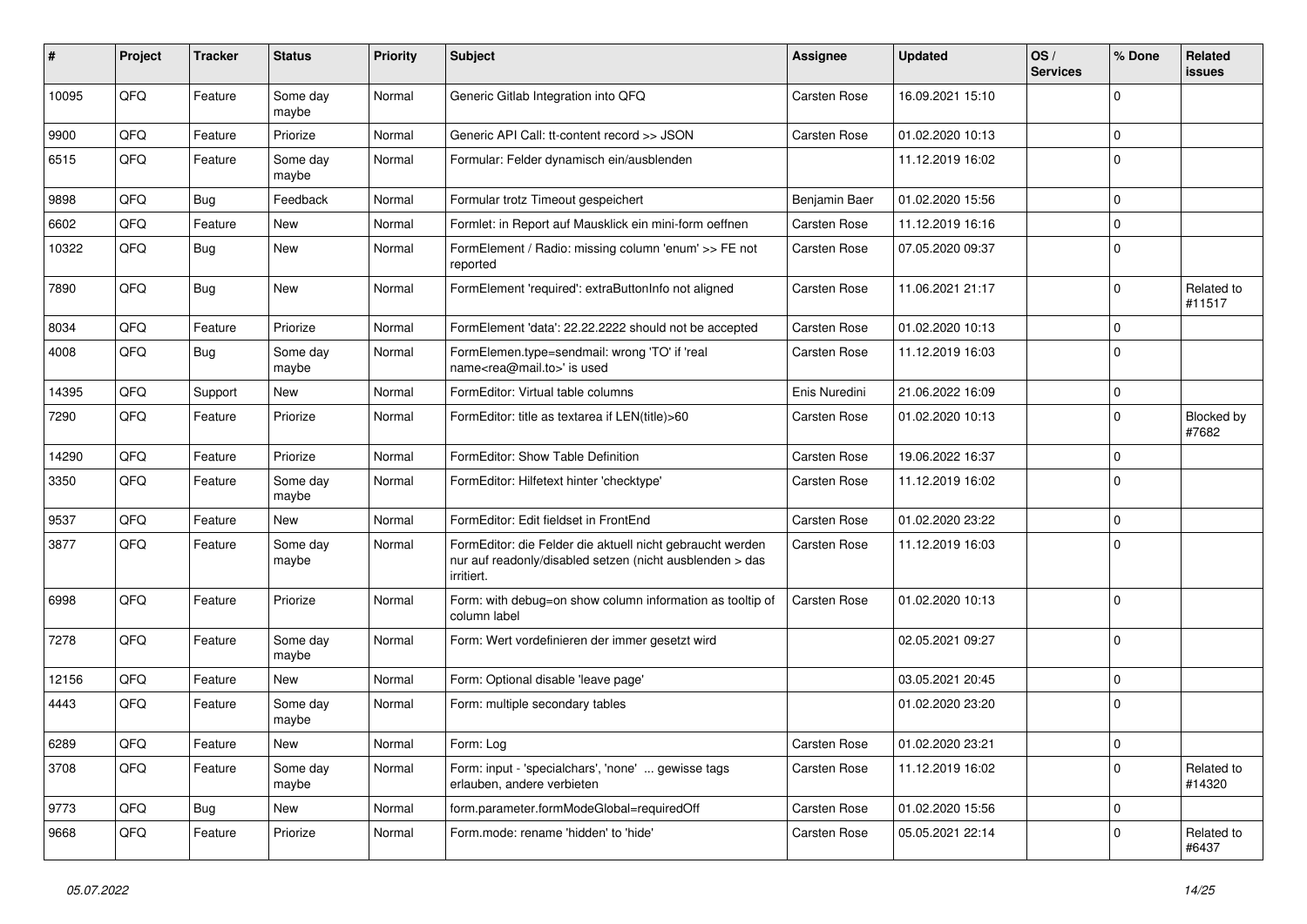| #     | Project | <b>Tracker</b> | <b>Status</b>     | Priority | <b>Subject</b>                                                                                                                                           | <b>Assignee</b>     | <b>Updated</b>   | OS/<br><b>Services</b> | % Done      | Related<br><b>issues</b>                                                    |
|-------|---------|----------------|-------------------|----------|----------------------------------------------------------------------------------------------------------------------------------------------------------|---------------------|------------------|------------------------|-------------|-----------------------------------------------------------------------------|
| 12581 | QFQ     | Bug            | New               | Normal   | Form.forward=close: Record 'new' in new browser tab ><br>save (& close) >> Form is not reloaded with new created<br>record id and stays in mode=new      | Carsten Rose        | 19.03.2022 17:48 |                        | $\Omega$    |                                                                             |
| 5983  | QFQ     | Feature        | Some day<br>maybe | Normal   | Form Submit (save & update): normalize date/-time FE                                                                                                     | <b>Carsten Rose</b> | 01.02.2020 23:19 |                        | $\Omega$    |                                                                             |
| 5557  | QFQ     | Bug            | Some day<br>maybe | Normal   | Form load: STORE_RECORD filled, but should be empty                                                                                                      | Carsten Rose        | 01.02.2020 23:19 |                        | $\mathbf 0$ |                                                                             |
| 14322 | QFQ     | Bug            | New               | Normal   | Form Load: by default no scroll (save & close should be<br>visible)                                                                                      | Enis Nuredini       | 15.06.2022 14:12 |                        | $\Omega$    | Related to<br>#14321,<br>Related to<br>#6232                                |
| 12315 | QFQ     | Feature        | Some day<br>maybe | Normal   | Form History (Diffs) / Backups                                                                                                                           | Carsten Rose        | 16.09.2021 15:10 |                        | $\mathbf 0$ |                                                                             |
| 11322 | QFQ     | Feature        | Some day<br>maybe | Normal   | Form Element JSON - (multiline parameter field)                                                                                                          | Carsten Rose        | 16.09.2021 15:10 |                        | $\mathbf 0$ |                                                                             |
| 4756  | QFQ     | <b>Bug</b>     | New               | Normal   | Form dirty even nothing changes                                                                                                                          | Carsten Rose        | 11.12.2019 16:16 |                        | $\mathbf 0$ |                                                                             |
| 9602  | QFQ     | Feature        | New               | Normal   | Form definition as JSON                                                                                                                                  | Carsten Rose        | 01.02.2020 23:21 |                        | $\Omega$    | Related to<br>#9600                                                         |
| 12262 | QFQ     | Feature        | ToDo              | Normal   | Form buttons on top: more customable                                                                                                                     | Enis Nuredini       | 17.06.2022 10:44 |                        | $\Omega$    | Related to<br>#13945, Has<br>duplicate<br>#4046, Has<br>duplicate<br>#10080 |
| 11716 | QFQ     | Feature        | New               | Normal   | Form an beliebiger Stelle im Report anzeigen                                                                                                             |                     | 09.12.2020 09:47 |                        | $\Omega$    |                                                                             |
| 10763 | QFQ     | Feature        | New               | Normal   | form accessed and submitted despite logout?                                                                                                              |                     | 16.06.2020 11:43 |                        | 0           |                                                                             |
| 8336  | QFQ     | Feature        | New               | Normal   | Form > modified > Close New: a) Optional disable popup, b)<br>custom text, c) mode on save: close stay                                                   | Carsten Rose        | 01.02.2020 23:22 |                        | $\Omega$    | Related to<br>#8335                                                         |
| 3878  | QFQ     | Feature        | Some day<br>maybe | Normal   | Form 'FormElement': Spalte 'name' typeAhead mit<br>Spaltennamen der Primarytable.                                                                        |                     | 11.12.2019 16:03 |                        | $\mathbf 0$ |                                                                             |
| 3879  | QFQ     | Feature        | Some day<br>maybe | Normal   | Form 'FormElement': Beim Feld 'name' rechts in der Notiz<br>einen Link einblenden - a) aktuelle Definition anzeigen, b)<br>Spalte in der Tabelle anlegen |                     | 11.12.2019 16:03 |                        | 0           |                                                                             |
| 3880  | QFQ     | Feature        | Some day<br>maybe | Normal   | Form 'Form': anlegen einer Tabelle                                                                                                                       |                     | 14.01.2021 10:12 |                        | 0           |                                                                             |
| 5923  | QFQ     | Feature        | Some day<br>maybe | Normal   | fillStoreSystemBySqlLate                                                                                                                                 |                     | 01.02.2020 23:19 |                        | $\mathbf 0$ |                                                                             |
| 6462  | QFQ     | <b>Bug</b>     | New               | Normal   | File Upload: Nutzlose Fehlermeldung wenn Datei zu gross                                                                                                  | Carsten Rose        | 01.02.2020 23:21 |                        | $\mathbf 0$ | Related to<br>#6139                                                         |
| 10003 | QFQ     | Feature        | Priorize          | Normal   | fieldset: stronger visualize group                                                                                                                       | Benjamin Baer       | 12.02.2020 08:13 |                        | $\mathbf 0$ |                                                                             |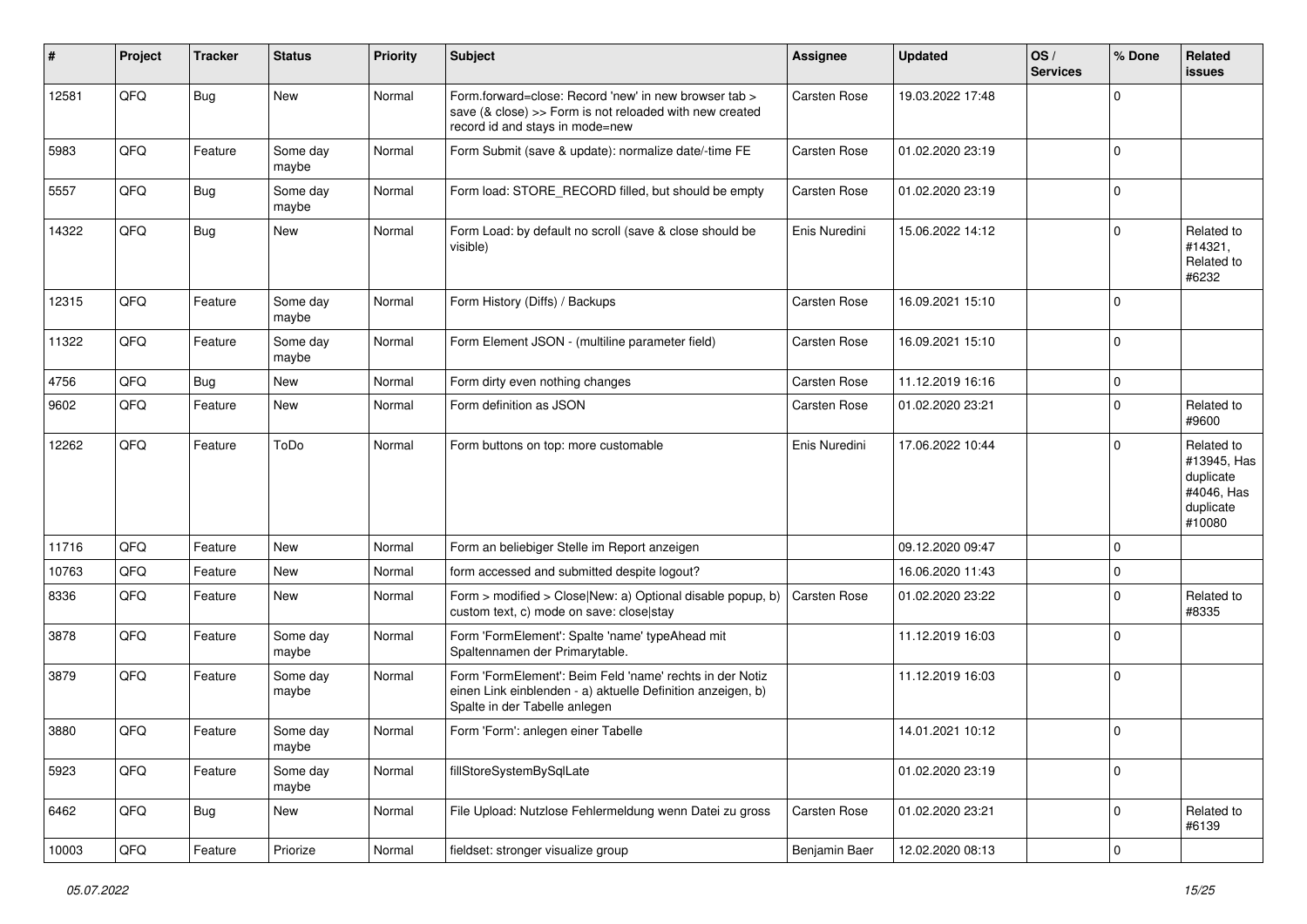| #     | Project | <b>Tracker</b> | <b>Status</b>     | <b>Priority</b> | Subject                                                                                                              | <b>Assignee</b>     | <b>Updated</b>   | OS/<br><b>Services</b> | % Done       | Related<br>issues                                                     |
|-------|---------|----------------|-------------------|-----------------|----------------------------------------------------------------------------------------------------------------------|---------------------|------------------|------------------------|--------------|-----------------------------------------------------------------------|
| 4413  | QFQ     | Feature        | <b>New</b>        | Normal          | fieldset: show/hidden, modeSql, dynamicUpdate                                                                        | Carsten Rose        | 09.02.2022 15:19 |                        | $\Omega$     |                                                                       |
| 4872  | QFQ     | Feature        | Some day<br>maybe | Normal          | Fields of Typo3 page available in STORE_TYPO3                                                                        | <b>Carsten Rose</b> | 01.02.2020 23:19 |                        | $\Omega$     |                                                                       |
| 10937 | QFQ     | Bug            | <b>New</b>        | Normal          | Fehler mit abhängigen Select- Feldern beim Positionieren                                                             | <b>Carsten Rose</b> | 12.11.2020 23:45 |                        | $\mathbf 0$  |                                                                       |
| 7920  | QFQ     | Feature        | New               | Normal          | FE: Syntax Highlight, Zeinlenumbruch                                                                                 | <b>Carsten Rose</b> | 01.02.2020 10:03 |                        | $\Omega$     |                                                                       |
| 7512  | QFQ     | Bug            | New               | Normal          | FE: inputType=number >> 'pattern' is not respected                                                                   | Carsten Rose        | 01.02.2020 23:22 |                        | $\Omega$     |                                                                       |
| 4444  | QFQ     | Feature        | Some day<br>maybe | Normal          | FE.type=upload: detect mime type                                                                                     |                     | 11.12.2019 16:02 |                        | $\Omega$     | Related to<br>#4303                                                   |
| 9533  | QFQ     | Bug            | <b>New</b>        | Normal          | FE.type=upload: Check in 'beforeSave' if upload is given                                                             | <b>Carsten Rose</b> | 01.02.2020 23:22 |                        | $\Omega$     | Related to<br>#11523                                                  |
| 8037  | QFQ     | Bug            | Priorize          | Normal          | FE.type=upload (advanced mode): {{slaveld:V}} missing<br>during dynamic update                                       | <b>Carsten Rose</b> | 01.02.2020 10:13 |                        | $\Omega$     |                                                                       |
| 12162 | QFQ     | Feature        | <b>New</b>        | Normal          | FE.type=sendmail: personalized mailing (several mails) via<br>template                                               | Carsten Rose        | 03.05.2021 20:45 |                        | $\Omega$     |                                                                       |
| 10082 | QFQ     | Bug            | <b>New</b>        | Normal          | FE.type=SELECT - 'sanatize' Class                                                                                    | <b>Carsten Rose</b> | 07.05.2020 09:36 |                        | $\Omega$     | Related to<br>#10081                                                  |
| 5877  | QFQ     | Bug            | Some day<br>maybe | Normal          | FE.type=note:bsColumn strange behaviour                                                                              |                     | 01.02.2020 23:19 |                        | $\mathbf 0$  |                                                                       |
| 9317  | QFQ     | Bug            | New               | Normal          | FE.type=note: with dynamic show/hidden an empty label<br>causes trouble                                              | <b>Carsten Rose</b> | 01.02.2020 23:22 |                        | $\Omega$     |                                                                       |
| 8049  | QFQ     | Bug            | <b>New</b>        | Normal          | FE.type=note, column 'value': text moves some pixel to top<br>after save                                             | <b>Carsten Rose</b> | 01.02.2020 23:22 |                        | $\mathbf 0$  |                                                                       |
| 5559  | QFQ     | Bug            | New               | Normal          | FE.type = Upload: 'accept' might contain variables                                                                   | <b>Carsten Rose</b> | 11.05.2020 21:23 |                        | $\Omega$     |                                                                       |
| 5021  | QFQ     | Bug            | Some day<br>maybe | Normal          | FE.typ=extra - during save displays error 'datum2' already<br>filled in STORE_SIP - the value is stored nevertheless | Carsten Rose        | 01.02.2020 23:19 |                        | $\Omega$     | Related to<br>#3875                                                   |
| 10013 | QFQ     | Feature        | Some day<br>maybe | Normal          | FE.typ=editor: CodeMirror                                                                                            | <b>Carsten Rose</b> | 08.06.2022 10:37 |                        | <sup>0</sup> | Related to<br>#12611,<br>Related to<br>#12490,<br>Related to<br>#7732 |
| 8277  | QFQ     | Feature        | Priorize          | Normal          | fe.parameter.default=                                                                                                | <b>Carsten Rose</b> | 01.02.2020 23:17 |                        | $\Omega$     | Related to<br>#8113                                                   |
| 7656  | QFQ     | Bug            | Priorize          | Normal          | FE with required, 'pattern' and 'extraButtonLock': always<br>complain about missing value                            | Carsten Rose        | 01.02.2020 10:13 |                        | $\mathbf 0$  |                                                                       |
| 4536  | QFQ     | Feature        | Some day<br>maybe | Normal          | FE upload: problem with delete if mutliple uploads an<br>FE.name="                                                   |                     | 01.02.2020 23:20 |                        | $\mathbf 0$  |                                                                       |
| 3547  | QFQ     | Bug            | New               | Normal          | FE of type 'note' causes writing of empty fields.                                                                    | Carsten Rose        | 01.02.2020 23:21 |                        | 0            |                                                                       |
| 12040 | QFG     | Bug            | New               | Normal          | FE Mode 'hidden' für zwei FEs auf einer Zeile                                                                        | Carsten Rose        | 18.02.2021 10:13 |                        | $\mathbf 0$  |                                                                       |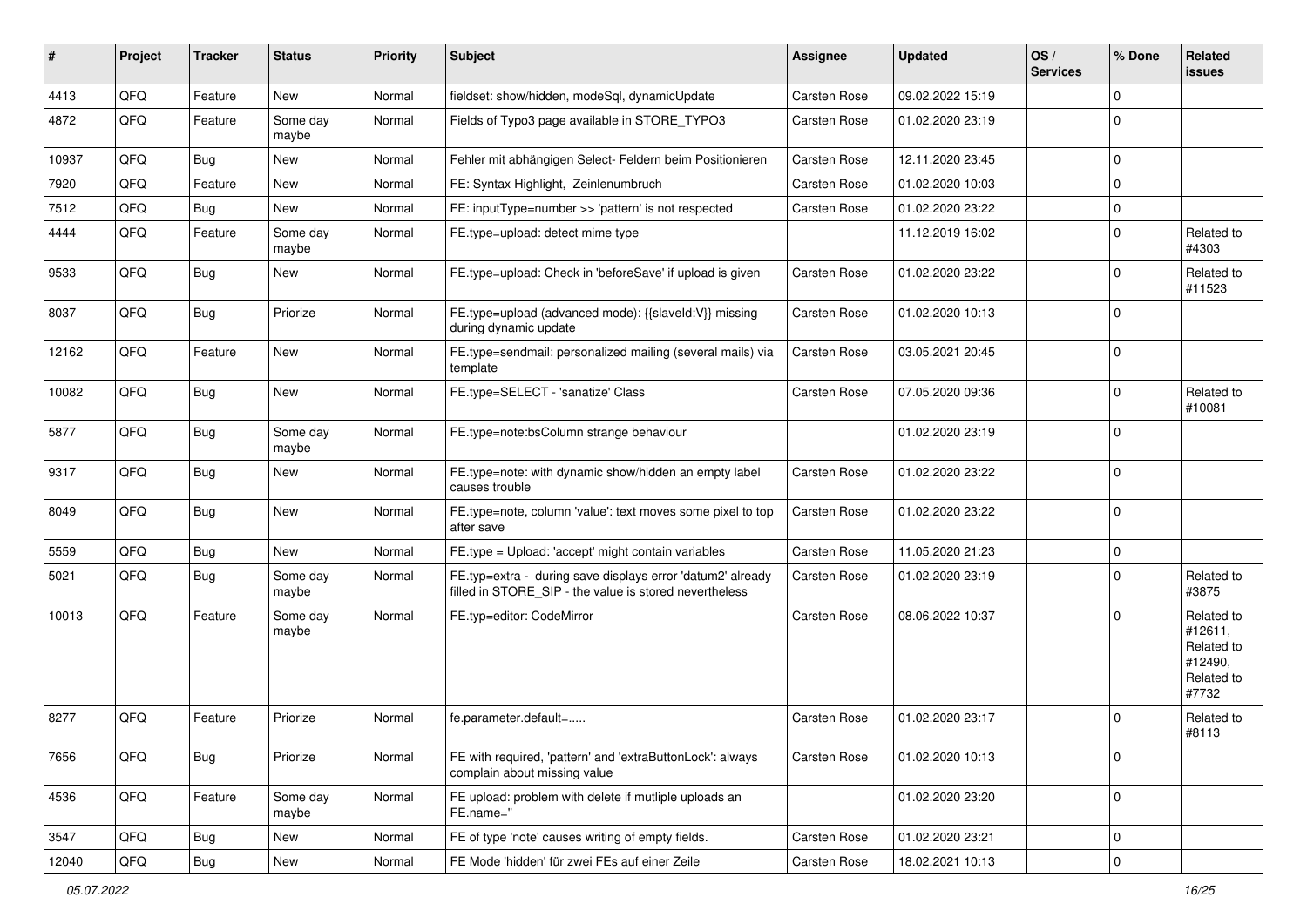| $\vert$ # | Project | <b>Tracker</b> | <b>Status</b>     | <b>Priority</b> | <b>Subject</b>                                                                        | <b>Assignee</b>     | <b>Updated</b>   | OS/<br><b>Services</b> | % Done      | Related<br>issues                                                                                                              |
|-----------|---------|----------------|-------------------|-----------------|---------------------------------------------------------------------------------------|---------------------|------------------|------------------------|-------------|--------------------------------------------------------------------------------------------------------------------------------|
| 3415      | QFQ     | Feature        | Some day<br>maybe | Normal          | FE Login Box Templatefile                                                             | Benjamin Baer       | 11.12.2019 16:02 |                        | $\Omega$    |                                                                                                                                |
| 3750      | QFQ     | Bug            | Some day<br>maybe | Normal          | FE in a row: if one violates check, all are red                                       | Carsten Rose        | 11.12.2019 16:03 |                        | $\mathbf 0$ |                                                                                                                                |
| 7812      | QFQ     | Feature        | New               | Normal          | FE 'Subrecord' - new option 'subrecordShowFilter',<br>'subrecordPaging'               | Carsten Rose        | 01.02.2020 23:22 |                        | $\Omega$    |                                                                                                                                |
| 9352      | QFQ     | Feature        | <b>New</b>        | Normal          | FE 'Native' fire slaveld, sqlAfter, sqlIns                                            | Carsten Rose        | 01.02.2020 23:22 |                        | $\Omega$    |                                                                                                                                |
| 8584      | QFQ     | Feature        | Priorize          | Normal          | FE 'Action' - never assign to Container (except Template<br>Group)                    | Carsten Rose        | 01.02.2020 10:13 |                        | $\Omega$    |                                                                                                                                |
| 9862      | QFQ     | Bug            | Priorize          | Normal          | Failed writing to sql mail qfq.log should throw an exception                          | <b>Carsten Rose</b> | 01.02.2020 10:13 |                        | $\Omega$    |                                                                                                                                |
| 6801      | QFQ     | Feature        | Priorize          | Normal          | Fabric: Maximize / FullIscreen                                                        | Benjamin Baer       | 21.03.2022 09:56 |                        | $\mathbf 0$ |                                                                                                                                |
| 5024      | QFQ     | Feature        | Some day<br>maybe | Normal          | Fabric: Generate PDF with edits                                                       | Benjamin Baer       | 01.02.2020 23:20 |                        | $\mathbf 0$ | Related to<br>#10704                                                                                                           |
| 6972      | QFQ     | Feature        | Some day<br>maybe | Normal          | Fabric Clipboard / cross browser tab                                                  | Benjamin Baer       | 01.02.2020 23:21 |                        | $\mathbf 0$ |                                                                                                                                |
| 8719      | QFQ     | Feature        | New               | Normal          | extraButtonLock: add support for 0/1                                                  | Carsten Rose        | 01.02.2020 23:22 |                        | $\mathbf 0$ |                                                                                                                                |
| 4528      | QFQ     | Bug            | Some day<br>maybe | Normal          | extraButtonLock mit SQLAhead Bug                                                      | Carsten Rose        | 01.02.2020 23:19 |                        | $\mathbf 0$ |                                                                                                                                |
| 11517     | QFQ     | Bug            | In Progress       | Normal          | extraButtonInfo Broken for multiple FormElements                                      | Carsten Rose        | 12.05.2022 13:12 |                        | $\Omega$    | Related to<br>#7890,<br>Related to<br>#3811, Has<br>duplicate<br>#10905, Has<br>duplicate<br>#10553, Has<br>duplicate<br>#6779 |
| 14185     | QFQ     | Feature        | <b>New</b>        | Normal          | External/Autocron.php - better suitable directory                                     | Support: System     | 28.05.2022 11:03 |                        | $\mathbf 0$ |                                                                                                                                |
| 11217     | QFQ     | Feature        | Some day<br>maybe | Normal          | <b>Extend Script Functionality</b>                                                    | Carsten Rose        | 16.09.2021 15:10 |                        | $\mathbf 0$ |                                                                                                                                |
| 3900      | QFQ     | Feature        | Some day<br>maybe | Normal          | Extend documentation of 'Copy / Paste'                                                | Carsten Rose        | 11.12.2019 16:03 |                        | $\Omega$    | Related to<br>#3899                                                                                                            |
| 14464     | QFQ     | Support        | New               | Normal          | Exception: Missing button to edit FormElement with broken<br>sqlValidate / beforeLoad | Carsten Rose        | 04.07.2022 00:13 |                        | $\Omega$    |                                                                                                                                |
| 6594      | QFQ     | Feature        | <b>New</b>        | Normal          | Excel: on download, check if there is a valid sip                                     | Carsten Rose        | 01.02.2020 23:21 |                        | $\mathbf 0$ |                                                                                                                                |
| 12024     | QFQ     | Feature        | <b>New</b>        | Normal          | Excel Export: text columns by default decode<br>htmlspeciachar()                      | Carsten Rose        | 17.02.2021 23:55 |                        | $\Omega$    | Related to<br>#12022                                                                                                           |
| 10976     | QFQ     | Feature        | New               | Normal          | Excel Export Verbesserungen                                                           | Carsten Rose        | 06.08.2020 10:56 |                        | $\mathbf 0$ |                                                                                                                                |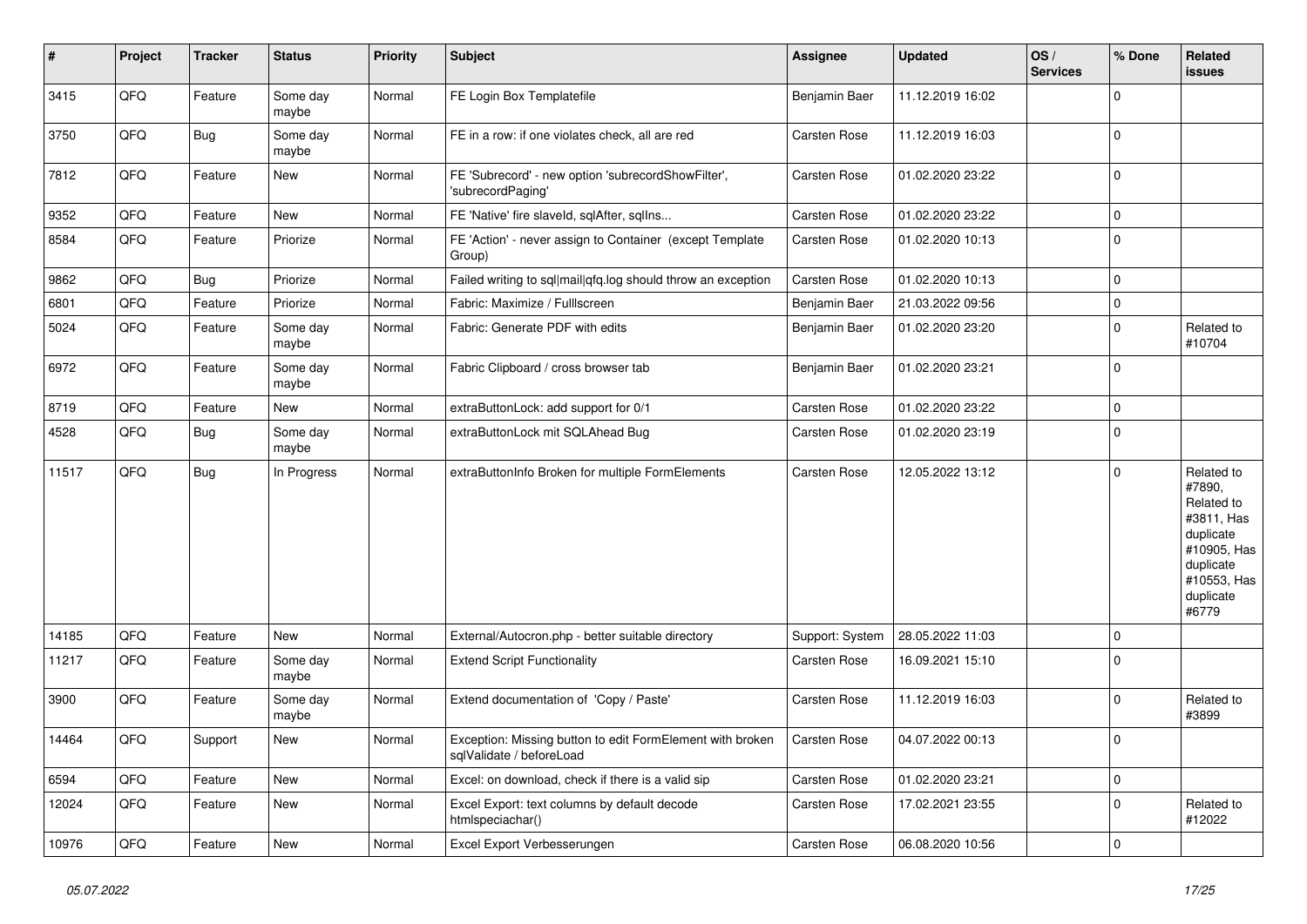| #     | Project | <b>Tracker</b> | <b>Status</b>     | <b>Priority</b> | Subject                                                                                                                 | Assignee            | <b>Updated</b>   | OS/<br><b>Services</b> | % Done      | Related<br>issues         |
|-------|---------|----------------|-------------------|-----------------|-------------------------------------------------------------------------------------------------------------------------|---------------------|------------------|------------------------|-------------|---------------------------|
| 10324 | QFQ     | Bug            | <b>New</b>        | Normal          | Excel Export mit Template funktioniert nur, wenn Template<br>vor uid kommt                                              |                     | 30.03.2020 11:20 |                        | $\Omega$    | Related to<br>#10257      |
| 10874 | QFQ     | Feature        | <b>New</b>        | Normal          | Erstellen eines Foreign Keys in der Tabelle "FormElement"                                                               |                     | 13.07.2020 10:11 |                        | $\mathbf 0$ |                           |
| 4328  | QFQ     | <b>Bug</b>     | Some day<br>maybe | Normal          | Error Message: Show FE name/number on problems in FE                                                                    | <b>Carsten Rose</b> | 01.02.2020 23:20 |                        | $\Omega$    |                           |
| 4330  | QFQ     | Feature        | Some day<br>maybe | Normal          | Error Message: report missing {{ / }} in sqlUpdate, sqlInsert,<br>sqlDelete, sqlAfter, sqlBefore in FE action elements. | Carsten Rose        | 01.02.2020 23:20 |                        | $\Omega$    |                           |
| 9128  | QFQ     | Feature        | <b>New</b>        | Normal          | Error Message: not replaced variables- a) replace back to<br>'{{', b) underline                                         | Carsten Rose        | 01.02.2020 23:22 |                        | $\Omega$    | Related to<br>#9129       |
| 9127  | QFQ     | Bug            | <b>New</b>        | Normal          | Error Message: change 'roll over' color - text not readable                                                             | Carsten Rose        | 01.02.2020 23:22 |                        | $\Omega$    |                           |
| 6912  | QFQ     | Bug            | <b>New</b>        | Normal          | error Message Var 'deadline' already set in SIP - in Form<br>with FE.value={{deadline:R:::{{deadlinePeriod:Y}}}}        | Carsten Rose        | 01.02.2020 23:21 |                        | 0           |                           |
| 5132  | QFQ     | Feature        | Some day<br>maybe | Normal          | Error Message sendmail missing attachment: more details                                                                 | Carsten Rose        | 01.02.2020 23:19 |                        | $\Omega$    |                           |
| 7547  | QFQ     | Bug            | New               | Normal          | Error Message in afterSave: wrong parameter column<br>reported                                                          | Carsten Rose        | 01.02.2020 23:22 |                        | $\mathbf 0$ |                           |
| 6677  | QFQ     | Bug            | <b>New</b>        | Normal          | Error message FE Action Element: no/wrong FE reference<br>who cause the problem.                                        | Carsten Rose        | 01.02.2020 23:21 |                        | $\Omega$    |                           |
| 9013  | QFQ     | Bug            | <b>New</b>        | Normal          | Error in Twig template not handled                                                                                      | Carsten Rose        | 20.10.2021 13:43 |                        | $\Omega$    |                           |
| 6250  | QFQ     | Feature        | In Progress       | Normal          | Enhance layout: a) Subrecord, b) Subrecord-Title                                                                        | Carsten Rose        | 01.02.2020 23:22 |                        | 0           | Related to<br>#5391       |
| 8585  | QFQ     | Feature        | Priorize          | Normal          | Enhance Error message for 'unknown form'                                                                                | Carsten Rose        | 01.02.2020 10:13 |                        | 0           |                           |
| 5579  | QFQ     | Feature        | Some day<br>maybe | Normal          | Enhance Doc / Presentation: variable type 'link column type'                                                            | <b>Carsten Rose</b> | 01.02.2020 23:19 |                        | $\Omega$    |                           |
| 3864  | QFQ     | Feature        | <b>New</b>        | Normal          | Encrypt / decrypt field                                                                                                 | Enis Nuredini       | 30.06.2022 16:29 |                        | $\Omega$    |                           |
| 10759 | QFQ     | <b>Bug</b>     | New               | Normal          | emptyMeansNull - Feld falsch aktualisiert                                                                               |                     | 12.11.2020 23:45 |                        | $\mathbf 0$ |                           |
| 12989 | QFQ     | Bug            | <b>New</b>        | Normal          | empty string does not trigger dynamic update                                                                            | Enis Nuredini       | 28.05.2022 11:09 |                        | $\Omega$    |                           |
| 9783  | QFQ     | Bug            | <b>New</b>        | Normal          | Email with special characters                                                                                           | Carsten Rose        | 01.02.2020 23:22 |                        | 0           |                           |
| 5893  | QFQ     | Feature        | Some day<br>maybe | Normal          | Edit on double-click                                                                                                    |                     | 01.02.2020 23:19 |                        | $\Omega$    | Related to<br>#5894       |
| 11460 | QFQ     | Feature        | <b>New</b>        | Normal          | Easier creation of changelog: gitchangelog                                                                              | Carsten Rose        | 12.06.2021 10:20 |                        | $\Omega$    | Related to<br>#13467      |
| 7109  | QFQ     | Feature        | New               | Normal          | Dynamic Updates: row/element hide                                                                                       | Carsten Rose        | 01.02.2020 23:22 |                        | $\mathbf 0$ | Has<br>duplicate<br>#4081 |
| 6083  | QFQ     | Feature        | Some day<br>maybe | Normal          | Dynamic Update: Value Check via SQL                                                                                     |                     | 11.12.2019 16:02 |                        | 0           |                           |
| 7002  | QFG     | Bug            | New               | Normal          | Dynamic Update: row does not disappear / appear                                                                         | Carsten Rose        | 01.02.2020 23:22 |                        | $\mathbf 0$ |                           |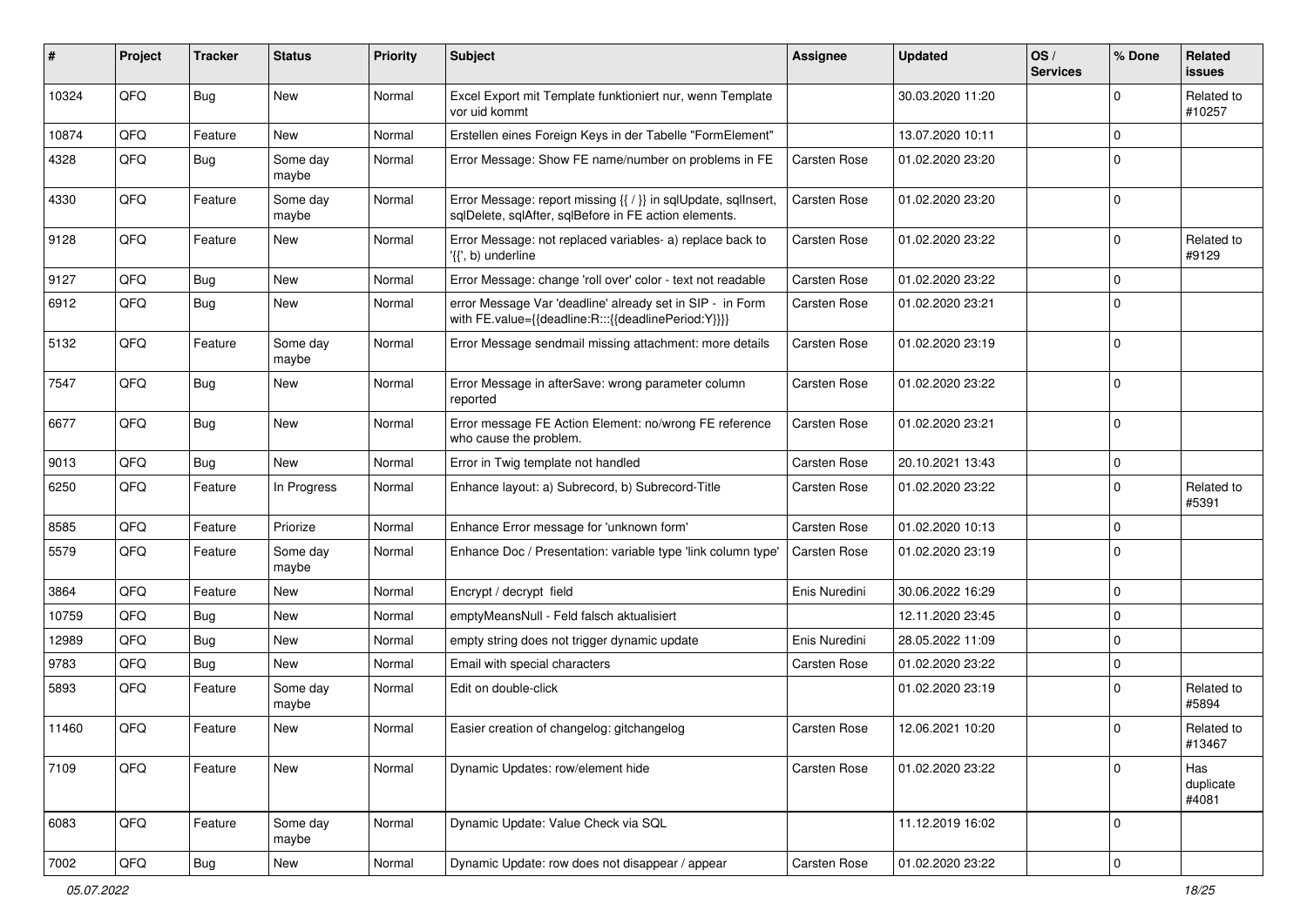| #     | Project    | <b>Tracker</b> | <b>Status</b>     | <b>Priority</b> | <b>Subject</b>                                                                                                     | Assignee            | <b>Updated</b>   | OS/<br><b>Services</b> | % Done      | Related<br><b>issues</b> |
|-------|------------|----------------|-------------------|-----------------|--------------------------------------------------------------------------------------------------------------------|---------------------|------------------|------------------------|-------------|--------------------------|
| 3682  | QFQ        | Bug            | Some day<br>maybe | Normal          | Dynamic update: Radio buttons                                                                                      | <b>Carsten Rose</b> | 11.12.2019 16:02 |                        | $\Omega$    |                          |
| 4082  | <b>OFO</b> | Feature        | <b>New</b>        | Normal          | Dynamic Update: modeSql - useful default                                                                           | <b>Carsten Rose</b> | 01.02.2020 23:22 |                        | $\Omega$    |                          |
| 8106  | QFQ        | Bug            | Some day<br>maybe | Normal          | Dynamic Update: Feld kann nicht auf empty zurückgesetzt<br>werden                                                  | Carsten Rose        | 11.12.2019 16:01 |                        | $\Omega$    |                          |
| 6224  | QFQ        | Feature        | Priorize          | Normal          | Dynamic update: fade in/out fields                                                                                 | Benjamin Baer       | 21.03.2022 09:50 |                        | $\mathbf 0$ |                          |
| 3811  | QFQ        | Bug            | Some day<br>maybe | Normal          | Dynamic Update: extraButtonInfo - Text aktualisieren                                                               | Carsten Rose        | 11.12.2019 16:03 |                        | $\Omega$    | Related to<br>#11517     |
| 11504 | QFQ        | Feature        | <b>New</b>        | Normal          | Dynamic Update: Button text update for 'Save',' Close' &<br>'Delete'                                               | Carsten Rose        | 12.11.2020 23:44 |                        | $\Omega$    |                          |
| 3216  | QFQ        | Feature        | Some day<br>maybe | Normal          | dynamic update für checkbox label2                                                                                 | Carsten Rose        | 11.12.2019 16:03 |                        | $\Omega$    | Related to<br>#2081      |
| 4583  | QFQ        | Bug            | Some day<br>maybe | Normal          | Dynamic Update bei TypeAhead Feldern                                                                               | Carsten Rose        | 01.02.2020 23:19 |                        | $\Omega$    |                          |
| 4869  | QFQ        | Feature        | Some day<br>maybe | Normal          | Dynamic Update (show, hide, readonly?, required?) for<br><b>Template Group Elements</b>                            | Carsten Rose        | 01.02.2020 23:19 |                        | $\Omega$    | Related to<br>#4865      |
| 9975  | QFQ        | Bug            | Priorize          | Normal          | Dropdown Menu: 'r:3' broken                                                                                        | Carsten Rose        | 01.02.2020 10:13 |                        | $\Omega$    |                          |
| 2995  | QFQ        | Feature        | Some day<br>maybe | Normal          | Dropdown JQuery Plugin: 'chosen' - Moeglichkeit um Select<br>Listen mehr Funktion zu geben. Kein Bootstrap noetig. | <b>Carsten Rose</b> | 11.12.2019 16:03 |                        | $\Omega$    |                          |
| 10119 | QFQ        | Feature        | <b>New</b>        | Normal          | Dropdown (selectlist) & Type Ahead: format and catagorize<br>list                                                  | <b>Carsten Rose</b> | 07.05.2020 09:36 |                        | $\Omega$    |                          |
| 12603 | QFQ        | Feature        | <b>New</b>        | Normal          | Dropdown (Select), Radio, checkbox:<br>itemListAlways={{!SELECT key, value}}                                       | Carsten Rose        | 19.03.2022 17:47 |                        | $\Omega$    |                          |
| 5562  | QFQ        | Feature        | Priorize          | Normal          | Drag'n'Drop fuer Uploads                                                                                           | Benjamin Baer       | 21.03.2022 09:52 |                        | $\Omega$    | Related to<br>#9706      |
| 7217  | QFQ        | Feature        | Priorize          | Normal          | Download: notice User if `_sip=?` is missing                                                                       | Carsten Rose        | 01.02.2020 10:13 |                        | $\Omega$    |                          |
| 7100  | QFQ        | Feature        | Some day<br>maybe | Normal          | Download: log access, max downloads, time limit                                                                    |                     | 01.02.2020 23:19 |                        | $\Omega$    |                          |
| 6292  | QFQ        | Feature        | <b>New</b>        | Normal          | Download: File speichern mit Hash aber original Filename in<br>der Datenbank vermerken fuer Downloads              | <b>Carsten Rose</b> | 01.02.2020 23:21 |                        | $\Omega$    |                          |
| 10996 | QFQ        | Feature        | <b>New</b>        | Normal          | Download video via sip: no seek                                                                                    | Carsten Rose        | 12.08.2020 14:18 |                        | $\mathbf 0$ |                          |
| 4293  | QFQ        | Bug            | Some day<br>maybe | Normal          | Download broken if token 'd:' is missing - but no error<br>message                                                 | <b>Carsten Rose</b> | 11.12.2019 16:03 |                        | $\Omega$    | Related to<br>#7514      |
| 12109 | QFQ        | Feature        | <b>New</b>        | Normal          | Donwload Link: Plain, SIP, Persistent Link, Peristent SIP -<br>new notation                                        | <b>Carsten Rose</b> | 03.05.2021 20:45 |                        | $\Omega$    | Related to<br>#12085     |
| 3905  | QFQ        | Feature        | Some day<br>maybe | Normal          | Documentation: Best Practice anhand eines Online<br>Bewerbungstools                                                | Carsten Rose        | 11.12.2019 16:03 |                        | $\Omega$    |                          |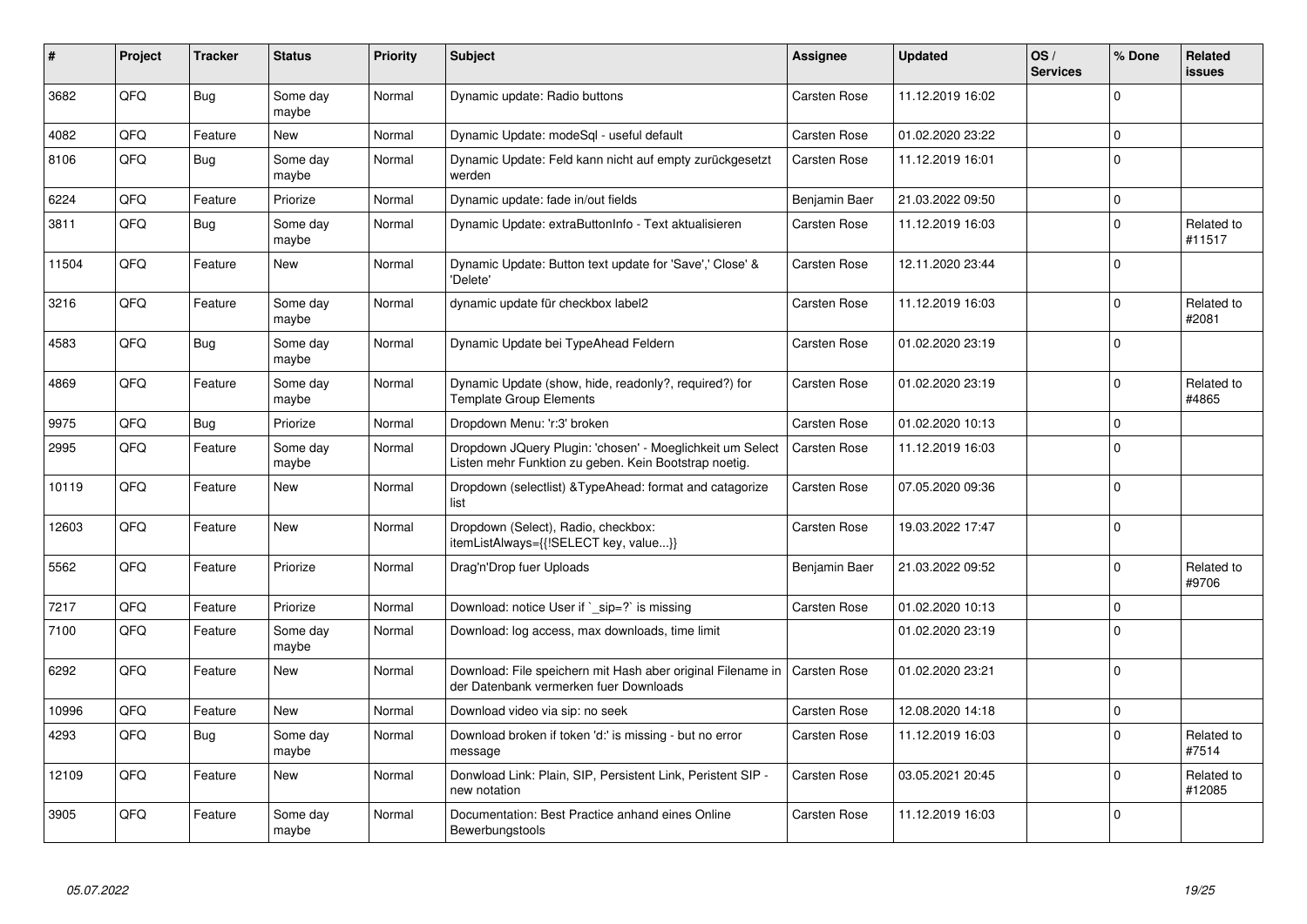| ∦     | Project | <b>Tracker</b> | <b>Status</b>              | <b>Priority</b> | <b>Subject</b>                                                                                                                                                | <b>Assignee</b>     | <b>Updated</b>   | OS/<br><b>Services</b> | % Done      | Related<br>issues   |
|-------|---------|----------------|----------------------------|-----------------|---------------------------------------------------------------------------------------------------------------------------------------------------------------|---------------------|------------------|------------------------|-------------|---------------------|
| 8316  | QFQ     | Bug            | Feedback                   | Normal          | Documentation/Behaviour for Nested Queries and<br>Record-Store confusing                                                                                      | Nicola Chiapolini   | 20.11.2019 09:14 |                        | $\Omega$    |                     |
| 8894  | QFQ     | Feature        | Some day<br>maybe          | Normal          | Documentation Tags Usable in QFQ Application                                                                                                                  | Carsten Rose        | 11.12.2019 16:01 |                        | $\Omega$    |                     |
| 14377 | QFQ     | Bug            | New                        | Normal          | Documentation > General Tips: white page after migration                                                                                                      | Enis Nuredini       | 19.06.2022 16:37 |                        | $\Omega$    |                     |
| 13460 | QFQ     | Bug            | <b>New</b>                 | Normal          | Doc: Password set/reset  password should not processed<br>with 'html encode'                                                                                  | Carsten Rose        | 19.03.2022 17:46 |                        | $\Omega$    |                     |
| 8892  | QFQ     | Feature        | Some day<br>maybe          | Normal          | Display and Edit SQL Comments in Form Editor                                                                                                                  | Carsten Rose        | 11.12.2019 16:01 |                        | $\Omega$    |                     |
| 3458  | QFQ     | Feature        | Some day<br>maybe          | Normal          | Display 'Edit Form Element'-Checkbox on form: should<br>depend on FE Group                                                                                    | Carsten Rose        | 11.12.2019 16:02 |                        | $\Omega$    | Related to<br>#3447 |
| 12503 | QFQ     | Feature        | Priorize                   | Normal          | Detect dangerous UPDATE statement with missing WHERE                                                                                                          | Carsten Rose        | 05.05.2021 22:09 |                        | $\Omega$    |                     |
| 7481  | QFQ     | Feature        | New                        | Normal          | Detect 'BaseUrl' automatically                                                                                                                                | Carsten Rose        | 01.02.2020 23:21 |                        | $\Omega$    |                     |
| 7630  | QFQ     | Feature        | Priorize                   | Normal          | detailed error message for simple upload                                                                                                                      | Carsten Rose        | 01.02.2020 10:13 |                        | $\mathbf 0$ |                     |
| 5850  | QFQ     | Feature        | Some day<br>maybe          | Normal          | Deployment: In QFQ Doc best practice fuer zeitgemaesses<br>Deployment beschreiben                                                                             |                     | 01.02.2020 23:20 |                        | $\mathbf 0$ |                     |
| 13566 | QFQ     | Feature        | Ready to sync<br>(develop) | Normal          | Delete config-example.qfq.php file                                                                                                                            | Carsten Rose        | 23.12.2021 09:25 |                        | $\Omega$    |                     |
| 9348  | QFQ     | Feature        | <b>New</b>                 | Normal          | defaultThumbnailSize: pre render thumbnails                                                                                                                   | Carsten Rose        | 12.06.2021 09:05 |                        | $\Omega$    |                     |
| 3331  | QFQ     | Feature        | Some day<br>maybe          | Normal          | Default Tooltip fuer _page? Links: mit Form und Record ID                                                                                                     | <b>Carsten Rose</b> | 11.12.2019 16:02 |                        | $\Omega$    |                     |
| 3130  | QFQ     | Bug            | Some day<br>maybe          | Normal          | Debug Info's nicht korrekt nach 'New > Save'.                                                                                                                 | Carsten Rose        | 11.12.2019 16:03 |                        | $\Omega$    | Related to<br>#3253 |
| 4627  | QFQ     | Feature        | Some day<br>maybe          | Normal          | dbupdate: all tables - check 'create', 'modified' if it is<br>possible to change to default 'CURRENT_TIMESTAMP' and<br>modified 'ON UPDATE CURRENT TIMESTAMP' |                     | 01.02.2020 23:20 |                        | $\Omega$    |                     |
| 6992  | QFQ     | Feature        | Some day<br>maybe          | Normal          | DB exception: Syntax Highlight                                                                                                                                |                     | 11.12.2019 16:01 |                        | $\Omega$    | Related to<br>#5450 |
| 13767 | QFQ     | Bug            | Feedback                   | Normal          | date/time-picker: required shows up/down button orange                                                                                                        | Enis Nuredini       | 16.05.2022 23:16 |                        | $\mathbf 0$ |                     |
| 12337 | QFQ     | Feature        | Some day<br>maybe          | Normal          | Database.php: better caching                                                                                                                                  | Carsten Rose        | 16.09.2021 15:10 |                        | $\Omega$    |                     |
| 4719  | QFQ     | Feature        | Some day<br>maybe          | Normal          | Custom Message in Client in case of 'Browser tab close,<br>modification will be lost'                                                                         |                     | 01.02.2020 23:20 |                        | $\Omega$    |                     |
| 9136  | QFQ     | Feature        | New                        | Normal          | Create ZIP files with dynamic PDFs                                                                                                                            | Carsten Rose        | 01.02.2020 23:22 |                        | $\mathbf 0$ |                     |
| 13841 | QFQ     | Feature        | New                        | Normal          | Create PDF via iText - evaluate                                                                                                                               | Carsten Rose        | 19.03.2022 17:42 |                        | $\mathbf 0$ |                     |
| 13843 | QFQ     | Feature        | New                        | Normal          | Create JWT via QFQ                                                                                                                                            | Carsten Rose        | 19.03.2022 17:42 |                        | 0           |                     |
| 10738 | QFQ     | Feature        | Some day<br>maybe          | Normal          | CORS headers for external API requests                                                                                                                        |                     | 10.06.2020 14:00 |                        | 0           |                     |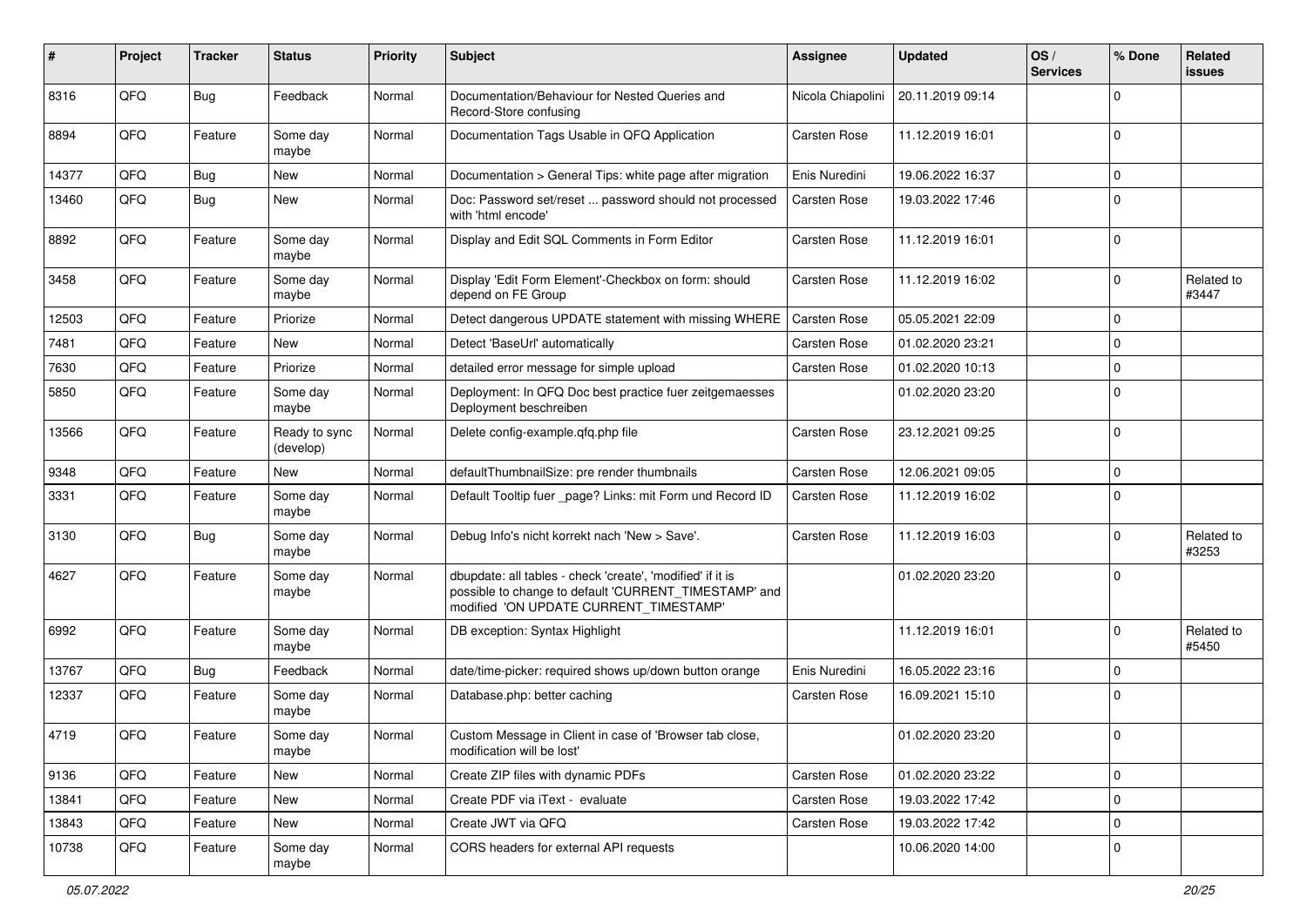| ∦     | Project | <b>Tracker</b> | <b>Status</b>     | <b>Priority</b> | <b>Subject</b>                                                                                                                | Assignee            | <b>Updated</b>   | OS/<br><b>Services</b> | % Done      | Related<br><b>issues</b>                     |
|-------|---------|----------------|-------------------|-----------------|-------------------------------------------------------------------------------------------------------------------------------|---------------------|------------------|------------------------|-------------|----------------------------------------------|
| 8089  | QFQ     | Feature        | <b>New</b>        | Normal          | Copy/Paste for FormElements                                                                                                   | Carsten Rose        | 01.02.2020 23:22 |                        | $\Omega$    |                                              |
| 12330 | QFQ     | Feature        | <b>New</b>        | Normal          | Copy to input field / text area / TinyMCE                                                                                     | Carsten Rose        | 07.04.2021 09:01 |                        | $\Omega$    |                                              |
| 12327 | QFQ     | Bug            | <b>New</b>        | Normal          | Copy to clipboard: Glyphicon can not be changed                                                                               | Carsten Rose        | 27.12.2021 17:59 |                        | $\mathbf 0$ |                                              |
| 4650  | QFQ     | Feature        | Some day<br>maybe | Normal          | Convert html to doc/rtf                                                                                                       | <b>Carsten Rose</b> | 01.02.2020 23:20 |                        | $\Omega$    | Related to<br>#10704                         |
| 12714 | QFQ     | Bug            | <b>New</b>        | Normal          | Conversion of GIF to PDF broken when GIF contains Alpha.                                                                      | <b>Carsten Rose</b> | 19.03.2022 17:49 |                        | $\Omega$    |                                              |
| 3349  | QFQ     | Bug            | Some day<br>maybe | Normal          | config.qfq.ini: a) vertraegt keine '=' im Value (z.B. Passwort),<br>b) Values sollten in ticks einschliessbar sein (spaces, ) | <b>Carsten Rose</b> | 11.12.2019 16:02 |                        | $\mathbf 0$ |                                              |
| 7102  | QFQ     | Feature        | <b>New</b>        | Normal          | Comment sign in report: '#' and '--'                                                                                          | Carsten Rose        | 01.02.2020 23:21 |                        | $\mathbf 0$ |                                              |
| 6715  | QFQ     | Feature        | Some day<br>maybe | Normal          | Code-Refactoring: dbArray vereinheitlichen                                                                                    | Carsten Rose        | 11.12.2019 16:02 |                        | $\Omega$    |                                              |
| 4420  | QFQ     | Feature        | Some day<br>maybe | Normal          | Client: Local Storage - store the changes of a form, local in<br>the browser.                                                 | Benjamin Baer       | 11.12.2019 16:02 |                        | $\Omega$    |                                              |
| 6870  | QFQ     | Feature        | Priorize          | Normal          | Click on '_link' triggers an API call                                                                                         | Benjamin Baer       | 03.01.2022 08:25 |                        | $\Omega$    |                                              |
| 12476 | QFQ     | Feature        | <b>New</b>        | Normal          | clearMe: a) should trigger 'dirty', b) sticky on textarea resize                                                              | Benjamin Baer       | 04.01.2022 08:40 |                        | $\Omega$    | Related to<br>#9528                          |
| 12163 | QFQ     | Feature        | <b>New</b>        | Normal          | Checkbox: table wrap                                                                                                          | Carsten Rose        | 03.05.2021 20:51 |                        | $\Omega$    |                                              |
| 11752 | QFQ     | Bug            | <b>New</b>        | Normal          | checkbox renders multiple input elements with same name                                                                       | <b>Carsten Rose</b> | 17.12.2020 14:58 |                        | $\Omega$    | Related to<br>#11750                         |
| 9669  | QFQ     | Bug            | Some day<br>maybe | Normal          | Checkbox / Template Group: radio/checkbox visible broken<br>after 'add'                                                       | <b>Carsten Rose</b> | 16.06.2021 13:47 |                        | $\Omega$    | Related to<br>#8091                          |
| 9853  | QFQ     | Feature        | <b>New</b>        | Normal          | Check das SQL / QFQ / Mail Logfile geschrieben wird                                                                           |                     | 09.01.2020 11:15 |                        | $\Omega$    |                                              |
| 12474 | QFQ     | Feature        | <b>New</b>        | Normal          | Check BaseConfigURL if it is given and the the last char is '/                                                                | <b>Carsten Rose</b> | 03.05.2021 20:45 |                        | $\Omega$    |                                              |
| 13451 | QFQ     | <b>Bug</b>     | <b>New</b>        | Normal          | Character Counter / Max Character: Problem in Safari                                                                          | Carsten Rose        | 15.04.2022 17:18 |                        | $\mathbf 0$ |                                              |
| 13467 | QFQ     | Feature        | <b>New</b>        | Normal          | ChangeLog Generator                                                                                                           | Carsten Rose        | 19.03.2022 17:46 |                        | $\Omega$    | Related to<br>#11460                         |
| 9781  | QFQ     | Feature        | <b>New</b>        | Normal          | Button: CSS class to make buttons smaller                                                                                     | <b>Carsten Rose</b> | 01.02.2020 23:22 |                        | $\Omega$    |                                              |
| 10716 | QFQ     | Feature        | Some day<br>maybe | Normal          | Business Logic mit Externen Skripten                                                                                          | Carsten Rose        | 16.09.2021 15:10 |                        | $\Omega$    | Related to<br>#10713.<br>Related to<br>#8217 |
| 9177  | QFQ     | <b>Bug</b>     | <b>New</b>        | Normal          | Bug? QFQ tries to save an action FE, which has real<br>existing column name                                                   | Carsten Rose        | 01.02.2020 23:22 |                        | $\Omega$    |                                              |
| 9958  | QFQ     | Bug            | Priorize          | Normal          | Broken subrecord query: no error message                                                                                      | Carsten Rose        | 05.02.2021 15:15 |                        | $\mathbf 0$ |                                              |
| 8520  | QFQ     | Feature        | Some day<br>maybe | Normal          | Bring QFQ to Composer                                                                                                         | <b>Carsten Rose</b> | 16.09.2021 15:10 |                        | $\Omega$    |                                              |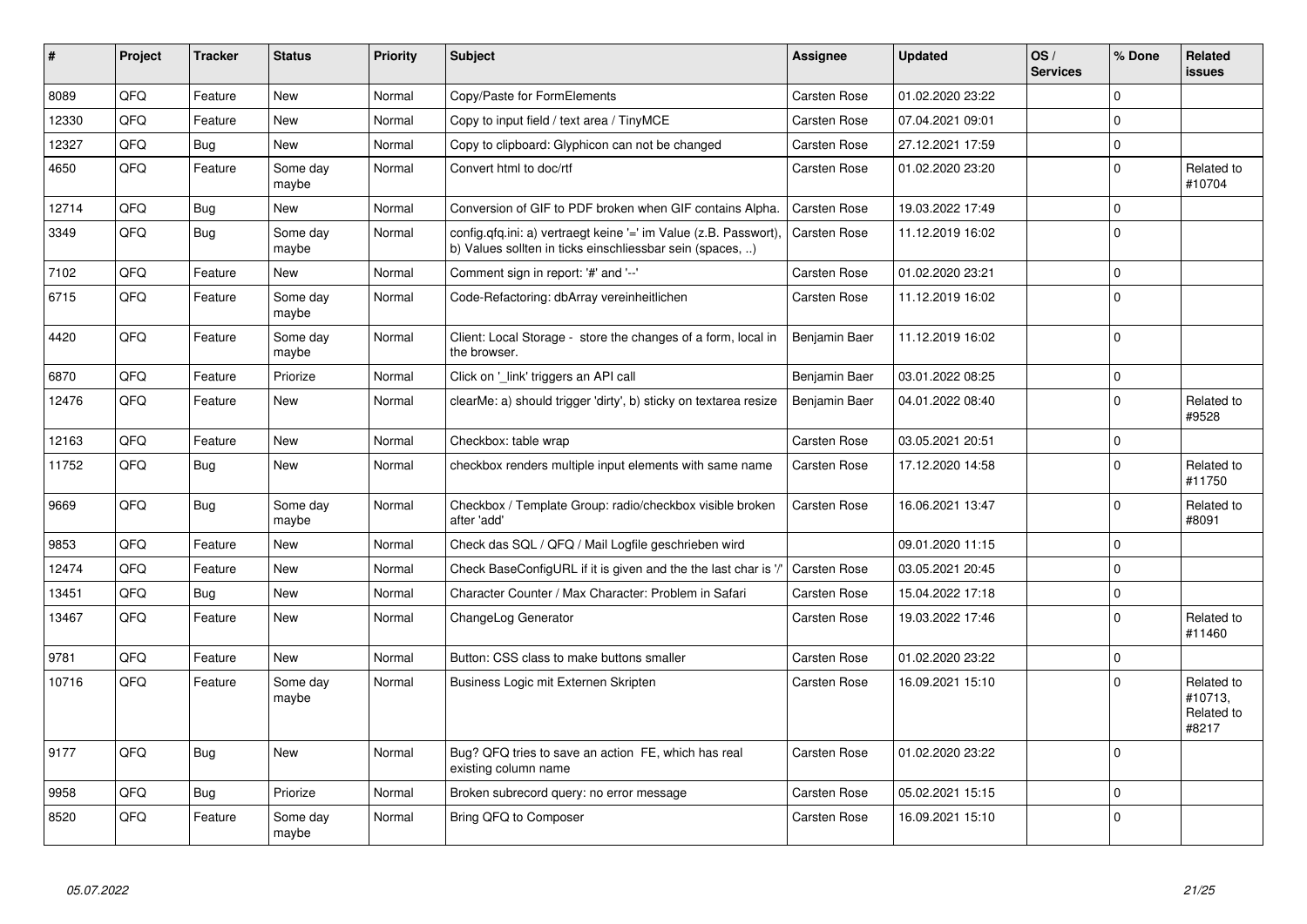| ∦     | Project | <b>Tracker</b> | <b>Status</b>     | <b>Priority</b> | <b>Subject</b>                                                                                       | <b>Assignee</b> | Updated          | OS/<br><b>Services</b> | % Done      | Related<br>issues                           |
|-------|---------|----------------|-------------------|-----------------|------------------------------------------------------------------------------------------------------|-----------------|------------------|------------------------|-------------|---------------------------------------------|
| 12546 | QFQ     | Bug            | Feedback          | Normal          | Branch 'Development' - Unit Tests mit dirty workaround<br>angepasst                                  | Carsten Rose    | 19.03.2022 17:48 |                        | $\Omega$    |                                             |
| 5783  | QFQ     | Feature        | Some day<br>maybe | Normal          | <b>BPMN View/Edit</b>                                                                                |                 | 11.12.2019 16:02 |                        | 0           |                                             |
| 4194  | QFQ     | Feature        | In Progress       | Normal          | Bootstrap 4 ist jetzt offiziel                                                                       |                 | 03.05.2021 20:47 |                        | $\Omega$    | Related to<br>#10114                        |
| 6288  | QFQ     | Feature        | Some day<br>maybe | Normal          | Best Practice: Erklaeren wie man ein Formular ganz in<br>'weiss' erstellen kann                      |                 | 11.12.2019 16:02 |                        | $\Omega$    |                                             |
| 7105  | QFQ     | Feature        | Some day<br>maybe | Normal          | Beispiel wie man in einer zweiten Tabelle speichert.                                                 |                 | 11.12.2019 16:01 |                        | $\Omega$    |                                             |
| 7106  | QFQ     | Feature        | Some day<br>maybe | Normal          | Beispiel Nummerierung von Rows in Report                                                             |                 | 11.12.2019 16:01 |                        | $\Omega$    |                                             |
| 3782  | QFQ     | Bug            | Priorize          | Normal          | Bei fehlerhafter Eingabe (z.B. Datum) sollte das erwartete<br>Format angezeigt werden                | Carsten Rose    | 01.02.2020 10:13 |                        | $\Omega$    |                                             |
| 9346  | QFQ     | Feature        | Priorize          | Normal          | beforeSave: check if an upload is given                                                              | Carsten Rose    | 11.06.2021 21:18 |                        | $\mathbf 0$ |                                             |
| 12452 | QFQ     | Feature        | Priorize          | Normal          | BaseURL: alsways with '/' at the end                                                                 | Carsten Rose    | 19.06.2022 13:45 |                        | $\Omega$    | Related to<br>#10782                        |
| 13608 | QFQ     | Feature        | Some day<br>maybe | Normal          | Automatic Browser Language Redirect                                                                  | Enis Nuredini   | 17.06.2022 08:35 |                        | $\Omega$    |                                             |
| 7452  | QFQ     | Feature        | Some day<br>maybe | Normal          | automate deployment new QFQ version                                                                  | Carsten Rose    | 16.09.2021 15:10 |                        | $\Omega$    |                                             |
| 13647 | QFQ     | Bug            | New               | Normal          | Autofocus funktioniert nicht auf Chrome                                                              | Benjamin Baer   | 19.03.2022 17:44 |                        | $\Omega$    |                                             |
| 3291  | QFQ     | Feature        | Some day<br>maybe | Normal          | AutoCron websiteToken                                                                                | Carsten Rose    | 11.12.2019 16:02 |                        | $\Omega$    | Related to<br>#4250                         |
| 12146 | QFQ     | Feature        | New               | Normal          | Autocron Job: Anzeigen wann der naechste Job ausgefuehrt<br>wird, resp das er nicht ausgefuehrt wird | Carsten Rose    | 15.03.2021 15:23 |                        | 0           |                                             |
| 4250  | QFQ     | Feature        | <b>New</b>        | Normal          | AutoCron in QFQ via PHP                                                                              | Carsten Rose    | 01.02.2020 23:21 |                        | $\Omega$    | Related to<br>#3292,<br>Related to<br>#3291 |
| 10890 | QFQ     | Bug            | New               | Normal          | AutoCron hangs                                                                                       |                 | 20.07.2020 13:56 |                        | $\mathbf 0$ |                                             |
| 11522 | QFQ     | Bug            | New               | Normal          | Aus/Einblenden von Reitern                                                                           |                 | 13.11.2020 14:58 |                        | 0           |                                             |
| 6299  | QFQ     | Feature        | Some day<br>maybe | Normal          | Attack detection: log table with invalid SIP access                                                  |                 | 11.12.2019 16:02 |                        | ∣ ()        | Related to<br>#3947                         |
| 3947  | QFQ     | Feature        | Some day<br>maybe | Normal          | Attack detectect: logout current user                                                                | Carsten Rose    | 11.12.2019 16:03 |                        | 0           | Related to<br>#5458,<br>Related to<br>#6299 |
| 14233 | QFG     | Bug            | New               | Normal          | AS link: question - HTML is not rendered                                                             | Carsten Rose    | 28.05.2022 11:02 |                        | 0           |                                             |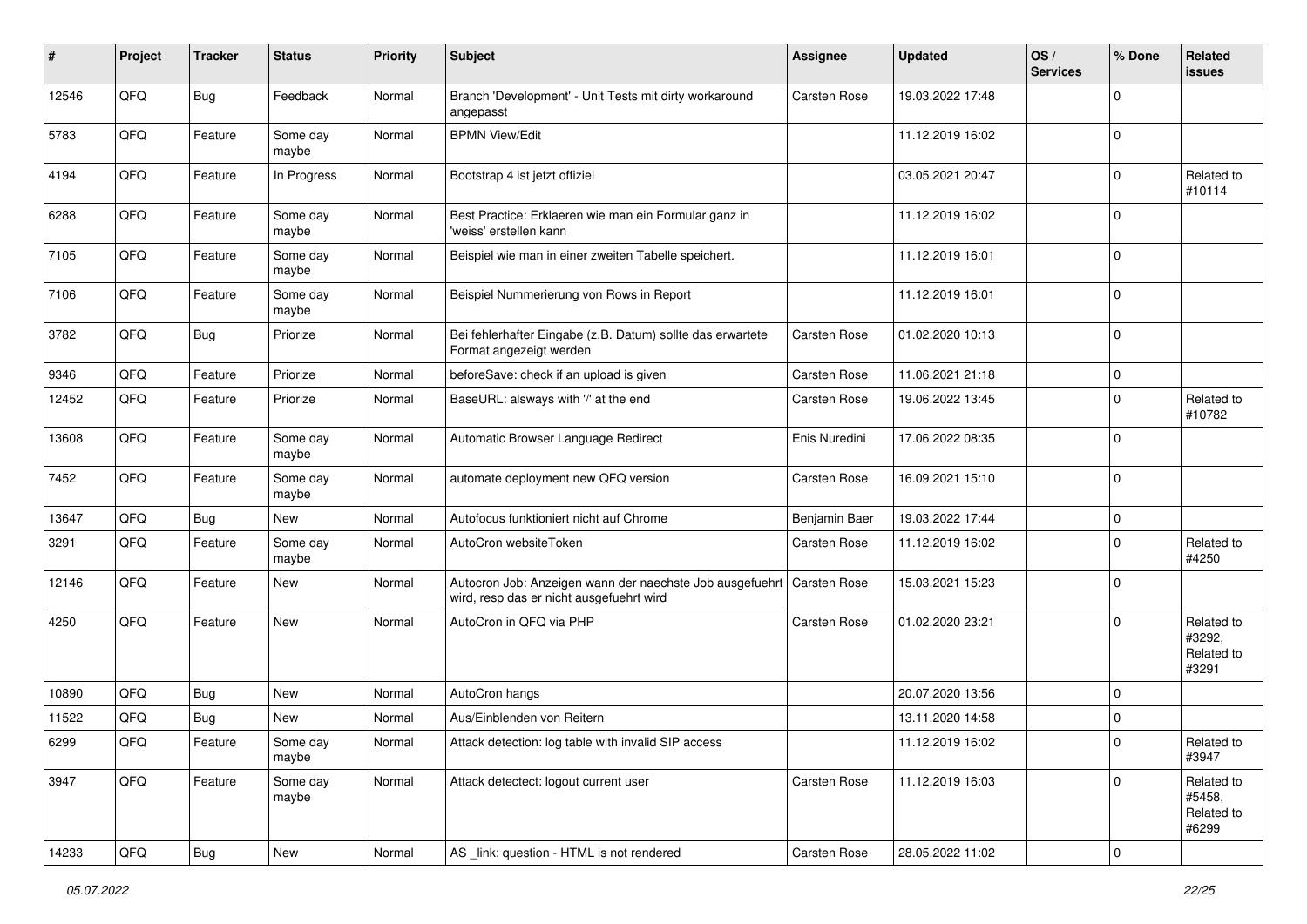| $\vert$ # | Project | <b>Tracker</b> | <b>Status</b>     | <b>Priority</b> | <b>Subject</b>                                                                                                                               | Assignee            | <b>Updated</b>   | OS/<br><b>Services</b> | % Done      | <b>Related</b><br><b>issues</b>                                                                                                                                       |
|-----------|---------|----------------|-------------------|-----------------|----------------------------------------------------------------------------------------------------------------------------------------------|---------------------|------------------|------------------------|-------------|-----------------------------------------------------------------------------------------------------------------------------------------------------------------------|
| 13945     | QFQ     | Feature        | <b>New</b>        | Normal          | As link: content before/after link                                                                                                           | Enis Nuredini       | 28.05.2022 11:01 |                        | $\mathbf 0$ | Related to<br>#12262                                                                                                                                                  |
| 14077     | QFQ     | Bug            | New               | Normal          | As link: Attribute 'class' missing by r:1 and r:3 - but should<br>set                                                                        | Carsten Rose        | 28.05.2022 11:02 |                        | $\mathbf 0$ | Related to<br>#5342,<br>Related to<br>#4343                                                                                                                           |
| 12119     | QFQ     | Feature        | New               | Normal          | AS paged: error message missing if there ist no 'r'<br>argument.                                                                             | Carsten Rose        | 03.05.2021 20:51 |                        | $\mathbf 0$ |                                                                                                                                                                       |
| 9281      | QFQ     | Bug            | Some day<br>maybe | Normal          | Allow STRICT_TRANS_TABLES                                                                                                                    | Carsten Rose        | 02.01.2021 18:43 |                        | $\mathbf 0$ |                                                                                                                                                                       |
| 14320     | QFQ     | Feature        | In Progress       | Normal          | Allow specific HTML Tags and Attributes: general, TinyMCE                                                                                    | Enis Nuredini       | 04.07.2022 14:09 |                        | $\mathbf 0$ | Related to<br>#12664,<br>Related to<br>#12039,<br>Related to<br>#11702.<br>Related to<br>#7239.<br>Related to<br>#3708,<br>Related to<br>#3646.<br>Related to<br>#880 |
| 10979     | QFQ     | Feature        | <b>New</b>        | Normal          | Ajax Calls an API - dataReport                                                                                                               | Carsten Rose        | 11.05.2022 12:15 |                        | $\mathbf 0$ |                                                                                                                                                                       |
| 7342      | QFQ     | Feature        | New               | Normal          | add content = hide_this                                                                                                                      | Carsten Rose        | 01.02.2020 23:21 |                        | $\mathbf 0$ |                                                                                                                                                                       |
| 5131      | QFQ     | Feature        | New               | Normal          | Activate Spin Gear ('wait/busy' indicator) via LINK attribute                                                                                | <b>Carsten Rose</b> | 01.02.2020 23:21 |                        | $\mathbf 0$ |                                                                                                                                                                       |
| 12412     | QFQ     | Feature        | New               | Normal          | Action/Escape qualifier 'e' (empty), '0': if given, an empty<br>string (or '0') will be treated as 'not found'                               | <b>Carsten Rose</b> | 08.05.2021 09:40 |                        | $\Omega$    | Related to<br>#12413,<br>Related to<br>#10012                                                                                                                         |
| 3942      | QFQ     | Feature        | Some day<br>maybe | Normal          | Action Elemente: neu generierte IDs via FE weitergeben                                                                                       | Carsten Rose        | 11.12.2019 16:03 |                        | $\Omega$    | Related to<br>#3941                                                                                                                                                   |
| 11715     | QFQ     | Bug            | New               | Normal          | acceptZeroAsRequired and requiredOffButMark do not<br>coincide                                                                               |                     | 08.12.2020 12:13 |                        | $\pmb{0}$   |                                                                                                                                                                       |
| 11535     | QFQ     | Feature        | New               | Normal          | Ability to create SQL columns in frontend QFQ forms                                                                                          |                     | 17.11.2020 12:11 |                        | $\mathsf 0$ |                                                                                                                                                                       |
| 12038     | QFQ     | Feature        | <b>New</b>        | Normal          | a) STORE_VAR: filenameOnlyStripUniq, b) SP:<br>QSTRIPUNIQ()                                                                                  |                     | 17.02.2021 23:55 |                        | $\mathbf 0$ |                                                                                                                                                                       |
| 3666      | QFQ     | Feature        | Some day<br>maybe | Normal          | a) Performance Messung: mysql_real_escape_string() im<br>Vergleich zu str_replace(), b) doppeltes Aufrufen von<br>mysql real escape string() | <b>Carsten Rose</b> | 11.12.2019 16:02 |                        | $\mathbf 0$ |                                                                                                                                                                       |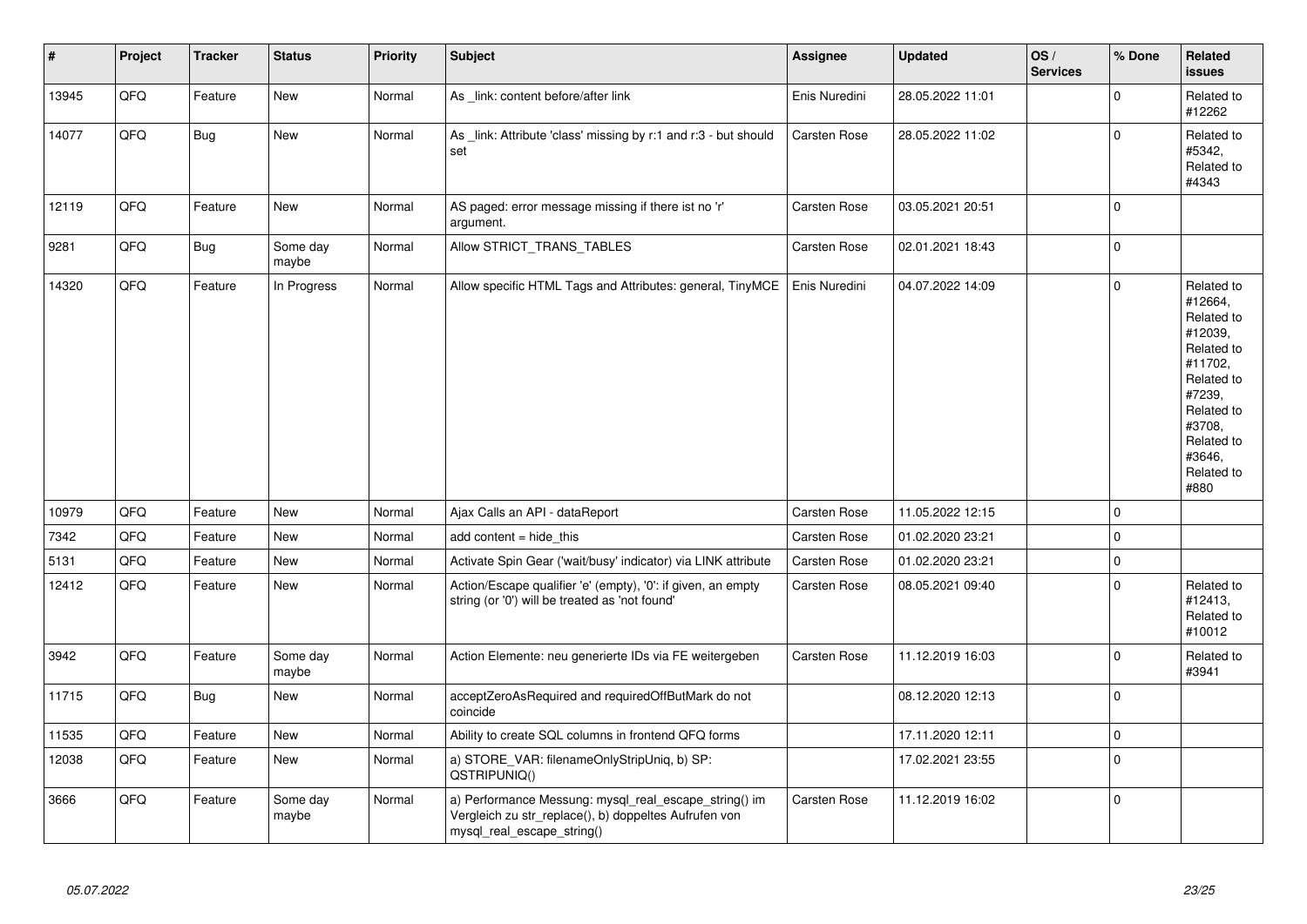| ∦     | Project | <b>Tracker</b> | <b>Status</b>     | <b>Priority</b> | <b>Subject</b>                                                                                                     | Assignee      | <b>Updated</b>   | OS/<br><b>Services</b> | % Done      | Related<br><b>issues</b>                                               |
|-------|---------|----------------|-------------------|-----------------|--------------------------------------------------------------------------------------------------------------------|---------------|------------------|------------------------|-------------|------------------------------------------------------------------------|
| 5548  | QFQ     | Feature        | Some day<br>maybe | Normal          | 801 Textfiles/Scriptfiles als Thumbnail                                                                            | Carsten Rose  | 07.03.2022 16:26 |                        | $\Omega$    |                                                                        |
| 12269 | QFQ     | Feature        | <b>New</b>        | Normal          | 2FA - Login                                                                                                        | Carsten Rose  | 03.05.2021 20:45 |                        | $\mathbf 0$ |                                                                        |
| 3267  | QFQ     | Feature        | Some day<br>maybe | Normal          | 2 Forms auf einer Seite: real + Read only                                                                          | Carsten Rose  | 11.12.2019 16:03 |                        | $\mathbf 0$ |                                                                        |
| 4092  | QFQ     | Bug            | Some day<br>maybe | Normal          | 1) Logging verbessern wann welches FE warum<br>ausgefuehrt wird, 2) Documentation: Best Practice Template<br>Group | Carsten Rose  | 01.02.2020 23:19 |                        | $\mathbf 0$ | Related to<br>#3504                                                    |
| 5768  | QFQ     | <b>Bug</b>     | Some day<br>maybe | Normal          | {{pageLanguage:T}}' missing if QFQ is called via api                                                               | Carsten Rose  | 01.02.2020 23:19 |                        | $\mathbf 0$ |                                                                        |
| 5942  | QFQ     | Feature        | Priorize          | Normal          | 'L' and 'type': append to links, generate via '_link' by using<br>'u:' .                                           | Carsten Rose  | 01.02.2020 10:13 |                        | $\mathbf 0$ |                                                                        |
| 7101  | QFQ     | <b>Bug</b>     | Some day<br>maybe | Normal          | 'form' in SIP and 'report' - breaks                                                                                |               | 01.02.2020 23:20 |                        | $\mathbf 0$ |                                                                        |
| 4441  | QFQ     | <b>Bug</b>     | Some day<br>maybe | Normal          | \$ SERVER Vars sollten nur aus dem Store genommen<br>werden - Code entsprechend anpassen.                          |               | 11.12.2019 16:02 |                        | $\mathbf 0$ |                                                                        |
| 4651  | QFQ     | <b>Bug</b>     | Some day<br>maybe | Normal          | 'Loading document" Modal wird angezeigt bei uzhcd type=2<br>Ansicht                                                | Carsten Rose  | 01.02.2020 23:20 |                        | $\mathbf 0$ |                                                                        |
| 5576  | QFQ     | Bug            | <b>New</b>        | Normal          | Using MySQL 'DROP' requires privilege - wich is not really<br>necessary.                                           | Carsten Rose  | 01.02.2020 23:21 |                        | $\mathbf 0$ |                                                                        |
| 10793 | QFQ     | Feature        | In Progress       | Normal          | <b>Update NPM Packages</b>                                                                                         | Carsten Rose  | 07.09.2021 13:25 |                        | 30          |                                                                        |
| 1623  | QFQ     | Feature        | Some day<br>maybe | Normal          | RealURL                                                                                                            |               | 11.12.2019 16:03 |                        | 30          |                                                                        |
| 2665  | QFQ     | <b>Bug</b>     | Priorize          | Normal          | Dynamic Update funktioniert nicht, wenn beim<br>entsprechenden FormElement eine size angegeben ist.                | Benjamin Baer | 03.01.2022 08:12 |                        | 30          |                                                                        |
| 12440 | QFQ     | Feature        | In Progress       | Normal          | Typo3 V10 upgrade (durchfuehren und testen)                                                                        | Carsten Rose  | 21.03.2022 09:53 |                        | 50          | Related to<br>#12357,<br>Related to<br>#12067,<br>Related to<br>#10661 |
| 13330 | QFQ     | Feature        | In Progress       | Normal          | Multi Form: Upload                                                                                                 | Carsten Rose  | 07.11.2021 12:40 |                        | 50          | Related to<br>#9706                                                    |
| 6609  | QFQ     | Feature        | <b>New</b>        | Normal          | Formlet: JSON API erweitern                                                                                        | Carsten Rose  | 01.02.2020 23:21 |                        | 50          |                                                                        |
| 9691  | QFQ     | Bug            | In Progress       | Normal          | Checkbox: dynamic update > readonly                                                                                | Carsten Rose  | 01.02.2020 23:22 |                        | 50          | Related to<br>#9834                                                    |
| 8522  | QFQ     | Feature        | Some day<br>maybe | Normal          | build QFQ - npm warnings                                                                                           | Benjamin Baer | 01.02.2020 23:19 |                        | 50          |                                                                        |
| 10115 | QFQ     | Feature        | New               | Normal          | TypeAhead: static list                                                                                             | Carsten Rose  | 26.02.2020 16:42 |                        | 100         |                                                                        |